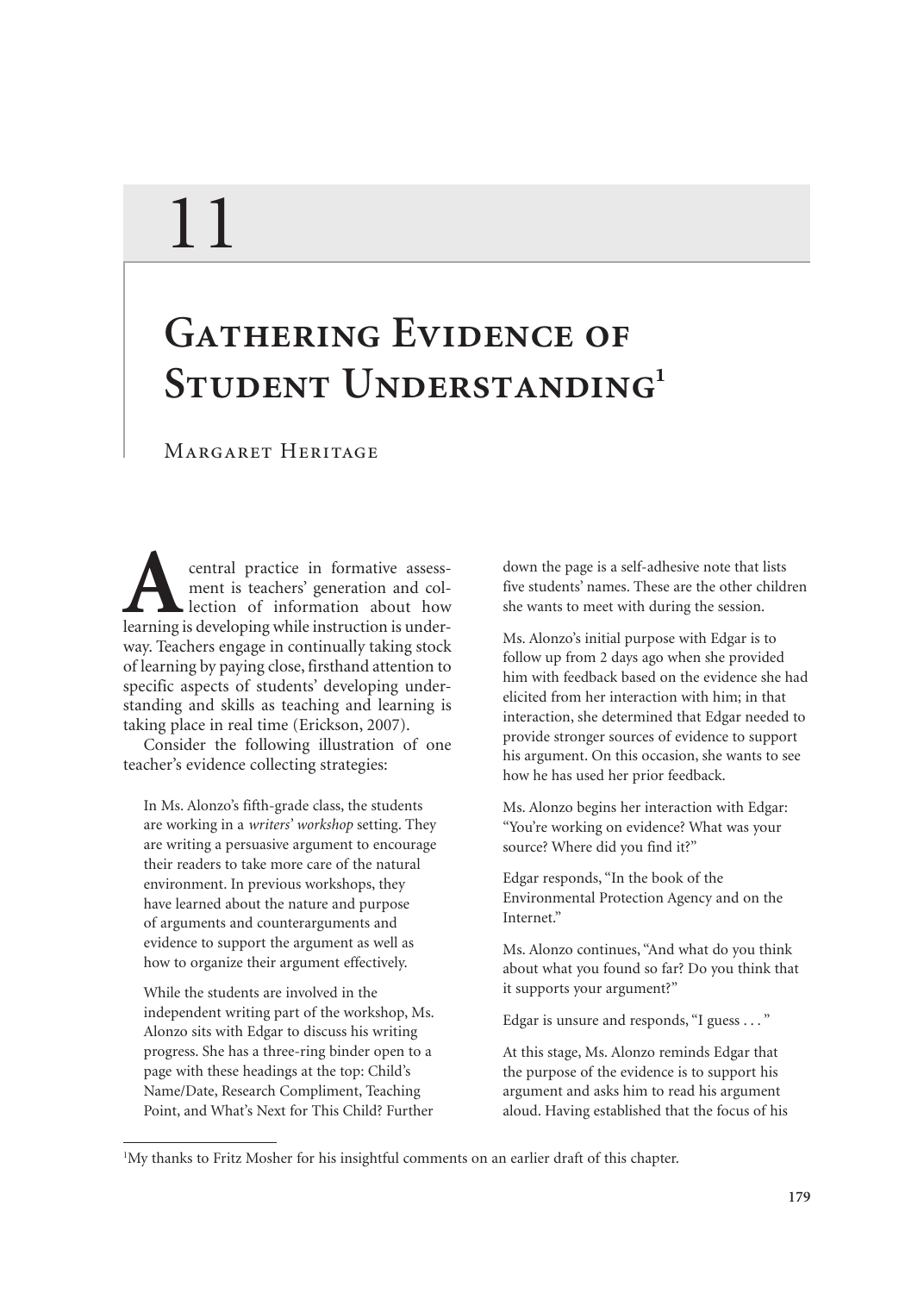argument is to "stop dumping in the ocean because all the beautiful animals we see are going to start vanishing," Ms. Alonzo then asks, "So what evidence did you find to support that? What evidence did you find that will help you to strengthen that argument?"

In the ensuing interaction, Ms. Alonzo helps Edgar to recognize which of the information he has located is from a reliable source and will be effective in supporting his argument. Satisfied that Edgar can move forward on his own to incorporate his evidence, she then asks him to go over the organization of his persuasive argument and to let her know where he will place the evidence. When Edgar does this, it is apparent to Ms. Alonzo that he has some confusion about the overall structure and that his writing needs to be reorganized. She goes over the organization with him and writes the organizational elements on a self-adhesive note saying, "So make sure that you put them in order, but when you do that, you know, focus on the organization because that's gonna help it to flow so that once we read it to our audience or somebody else reads it, it makes sense."

And she adds, "You might need some transitional sentences. Remember that we talked about those?"

Edgar nods at this point and she leaves him, saying, "So go ahead and work on those."

Throughout this interaction, Ms. Alonzo has made notes in her three-ring binder. Under Research Compliment she writes that he had recognized the reliability of his source, in the section labeled Teaching Point she wrote that she had discussed how evidence supported his argument*,* and under the heading What's Next for This Child? she wrote "organization and transitional sentences," noting that Edgar was still unsure about how to organize his writing to effectively convey his argument to the reader. What do we see in this example?

Black and Wiliam (1998) referred to formative assessment as "encompassing all those activities undertaken by teachers, and/or by their students, which provide information to be used as feedback to modify the teaching and learning activities in which they are engaged" (pp. 7–8). In a further elaboration, Torrance and Pryor (2001) considered the practice to be routine classroom assessment (CA) "integrated with pedagogy to maximize its formative potential in promoting learning" (p. 616). In the example of Ms. Alonzo and Edgar, we see a teacher who is gathering evidence in the context of a student's developing learning. The evidence is not gathered in the form of a "test" but rather in a carefully executed investigation through which Edgar's teacher is able to determine the next steps to move his learning forward through pedagogical action, including feedback to him.

In short, we see evidence gathering in action: evidence gathering that is integrated with pedagogy and that provides information that the teacher uses as feedback to further learning.

The focus of this chapter is how teachers and their students can engage in the process of generating tractable information to be used as feedback in support of learning. First is a consideration of the purpose of evidence in formative assessment practice. Then follows a discussion of the range of sources of evidence. Next is a section devoted to assessment quality in relation to evidence sources in formative assessment, which is followed by a consideration of gathering evidence in the context of learning progressions. The chapter concludes with a discussion of the role of the student in gathering evidence.

# **Purpose of Evidence in Formative Assessment Practice**

Assessment has two fundamental purposes: (1) to provide information on students' current levels of achievement to the present time and (2) to inform the future steps that teachers need to take in classrooms to ensure that students make progress toward desired outcomes. In broad terms, assessments that provide information on students' current levels of achievement represent a *past-topresent* perspective of learning in the sense that they indicate what has been learned to date. Many goals of assessment require this past-to-present view of learning, for example, accountability, placement, and certification. By contrast, the goals of assessment in support of prospective learning while it is developing require a *present-to-future* perspective, in which the concern is not solely with the actual level of performance but with anticipating future possibilities (Heritage, 2010). The contrast between these two perspectives is nicely captured by Frederick Erickson, when he observed that in addition to looking "upstream at what has been learned, assessment needs to look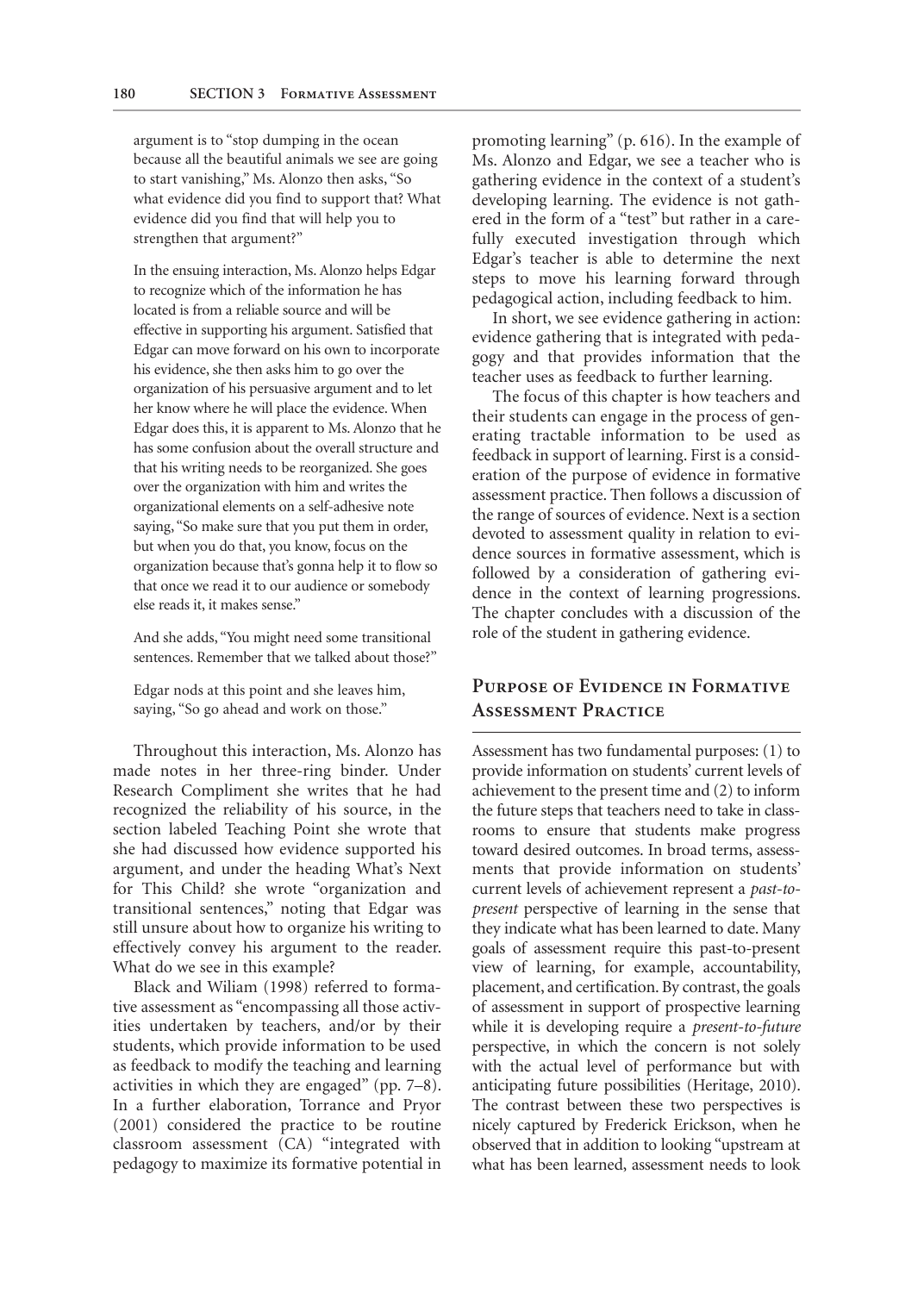downstream at what *can be learned*" (F. Erickson, personal communication, October 28, 2009). In a related discussion, Torrance and Pryor (2001) distinguished between two kinds of assessment. The first centers on trying to find out *if* the learner knows, understands, or can do a predetermined thing and is characterized by closed or pseudoopen questioning and tasks. The second is intended to discover *what* the learner knows, understands, and can do. The latter is characterized by open questioning and tasks and oriented more to future development rather than measurement of past or current achievement.

Anticipating future possibilities for learning inherent in a present-to-future assessment perspective accords with Vygotsky's stance on instruction (Heritage, 2010; Heritage & Heritage, 2011; Torrance & Pryor, 2001). He stated that instruction "must be aimed not so much at the ripe as at the ripening functions" (Vygotsky, 1986, p. 188). To aim instruction at the "ripening functions," teachers need an indication about a student's *zone of nearest development (*also termed *the zone of proximal development [ZPD])*, described by Vygotsky as "those processes in the development of the same functions, which, as they are not mature today, still are already on their way, are already growing through, and already tomorrow will bear fruit" (Vygotsky, 1935, p. 120).

Kozulin, Gindis, Ageyev, and Miller (2003) suggested Vygotsky used the concept of the ZPD in three different contexts. First, in the developmental context, the ZPD refers to the child's emerging psychological functions. Second, in the context of assessment and classroom learning, the ZPD refers to the differences between the unaided and the assisted performance of the child. Third, the ZPD is conceived of as a metaphoric space in which the everyday concepts of the child meet *scientific* concepts introduced by teachers or by other mediators of learning. Elaborating further, Chaiklin (2003) observed that new psychological functions develop in conditions where there is a fundamental contradiction between the child's current capabilities—the developed psychological functions—the child's needs and desires, and the challenges and possibilities afforded by the learning context.

In this vein, one can make a distinction between two types of learning: (1) learning that occurs within an extant paradigm of knowledge (cf., Kuhn, 1962) through the deployment of existing competencies in order to develop and extend them within a common paradigm and (2) the discontinuous moments in learning involving the reorganization of knowledge through the application of new competencies that permit a significantly greater depth of understanding in a particular domain. A learner will bump up against the limits of a paradigm or learning framework before being able to move on to a higher, more sophisticated level. For example, returning to the chapter's opening scenario, Edgar is engaged within a new paradigm of writing that takes him beyond his current competence. Now he has to explicitly recognize and address the positions of others (counterarguments), develop the skills to counter them, and organize his writing so that the evidence he has found effectively bolsters his arguments and counterarguments. Ms. Alonzo's interaction reveals that these are *maturing* functions, intermittently grasped and not yet consolidated.

In the course of teaching and learning, then, teachers have to recognize and act on two orders of learning. One is a progressive steplike form of learning in which the accumulation of observations and actions consolidates and deepens a given understanding. In the other, there is learning that occurs in the midst of change, during which the learner shows a fragmentary and inconsistent grip of new concepts: An accumulation of observations or data points yields confusing or incompatible inferences and conclusions, requiring movement to a different order of generalization or abstraction. From a teacher's perspective, the key element in acting upon both orders of learning is feedback. Feedback *from* evidence of student learning helps the teacher establish if the student is moving forward without the need for tailored intervention or to determine which cognitive structures are emerging so that a subsequent pedagogical move can be made to assist these cognitive structures to mature. Feedback *to* the student is the essential means through which appropriate pedagogical moves can be made.

In his seminal article, Sadler (1989) identified feedback to the student as the essential component in formative assessment. Adopting a cybernetic perspective, he began with Ramaprasad's (1983) definition of feedback as "information about the gap between the actual level and the reference level of a system parameter that is used to alter the gap in some way" (p. 4). Thus, Sadler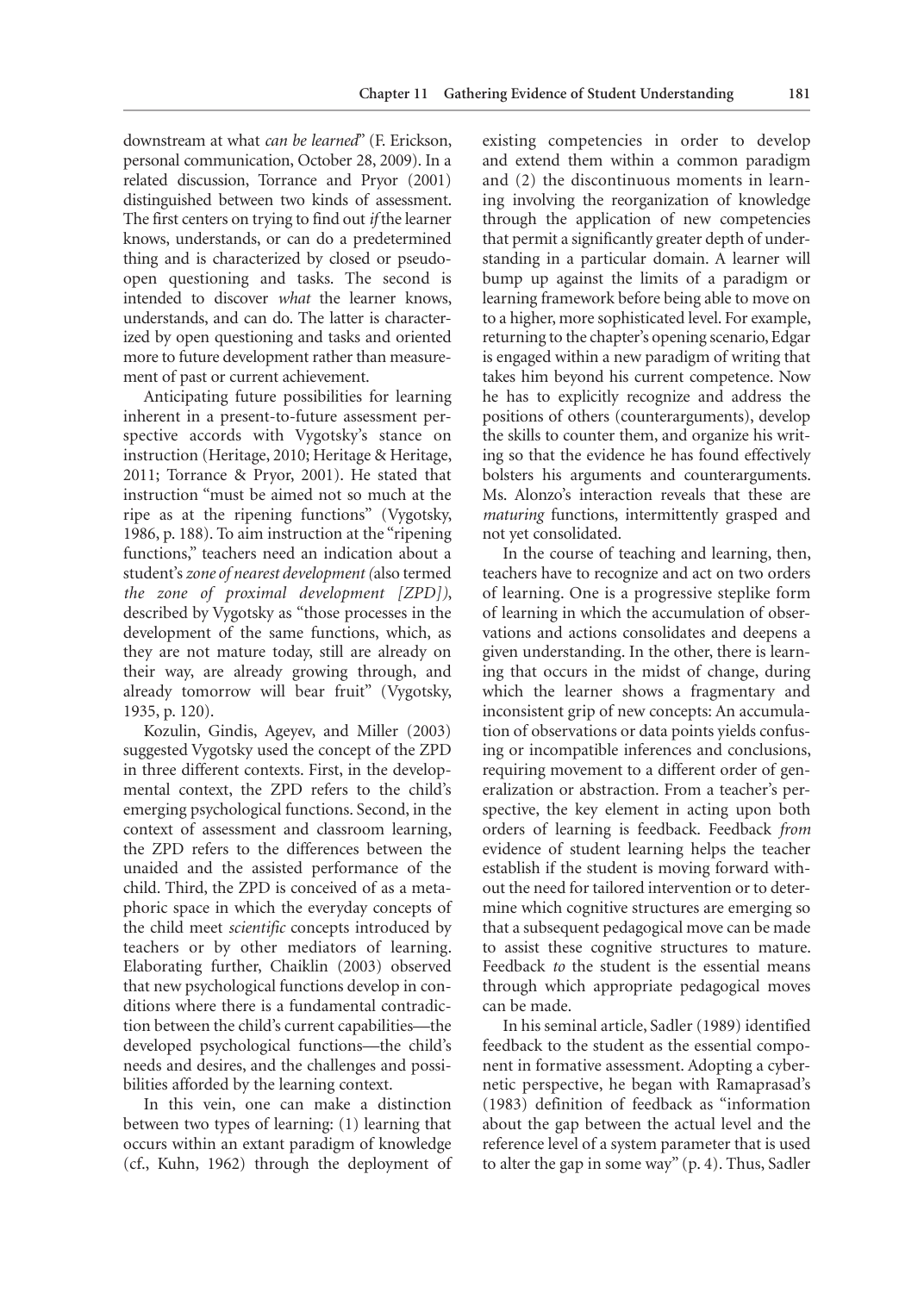conceptualized formative assessment as a feedback loop designed to close the gap between the learner's current status and desired goals. For Sadler (1989), a critical component in closing the gap is the "judgments teachers make about student responses that can be used to shape and improve the student's competence by shortcircuiting the randomness and inefficiency of trial-and-error learning" (p. 120). This echoes the work of Pellegrino and Glaser (1982), who noted that of prime importance in formative assessment is teachers' careful probing and analysis of student learning, which can lead to sensitive adjustments to individual students' learning and to the pathways along which they will progress. Therefore, the overall purpose of evidence gathering in formative assessment is to enable teachers to respond to student learning in order to enhance that learning while the student is in the process of learning (Bell & Cowie, 2000).

# **Sources of Evidence**

As noted earlier, the term *formative assessment* does not apply to a specific tool or measurement instrument. Over 80 years ago, Dewey (1928) pointed the way to evidence collection in support of learning with his comments that what is required is "a much more highly skilled kind of observation than is needed to note the results of mechanically applied tests" (p. 204). In more current literature, "highly skilled observation" can occur in the context of teacher–student interaction, student–student interaction, tasks, and observations of actions. Griffin (2007) argued that humans can only provide evidence of cognitive and affective learning through four observable actions: (1) what they say, (2) write, (3) make, or (4) do. These behaviors act as indicators of an underlying learning construct and are the ways in which learning can be inferred by the observer. Whatever the source of the evidence, the role of the teacher is to construct or devise ways to elicit responses from students that are revealing of their current learning status (Sadler, 1989).

#### **Interactions**

Interaction between teacher and students has been characterized as a principal source of evidence in formative assessment (Allal, 2010;

Black & Wiliam, 2009; Harlen, 2007; Heritage & Heritage, 2011; Jordan & Putz, 2004; Ruiz-Primo & Furtak, 2006, 2007; Torrance & Pryor, 1998). More specifically, Black and Wiliam (2005) noted that productive strategies in formative assessment include questions designed by the teacher to explore students' learning and generate teachable moments when they can intervene and further learning. Shavelson et al. (2008) suggested that to find the gap between what students know and what they need to know that teachers need to develop a set of central questions that get at the heart of what is to be learned in a specific lesson. Additionally, teachers have to know the right moment to ask these questions so that they can enable students to reveal what they understand and what evidence they can provide to back up their knowledge.

Chin (2007) illustrated the process of questioning and response in a science context: The teacher asks conceptual questions to elicit students' ideas and assists them to engage in productive thinking, invites and encourages multiple responses and questions, and offers ongoing comments to their responses. Finally, in a more in-depth analysis focused on acquiring evidence of children's cognitive processes in mathematics, Ginsburg (2009) advocated a three-pronged approach centered on observations, task performance, and the clinical interview. The latter is the most significant: In it, the teacher follows up task performance "with questions designed to elicit thinking, and in general follows the child's thought process to where it leads" (p. 113).

The essential point about teacher–student interaction as a source of evidence is that it enables teachers to have access to student thinking so that they can advance from the current state. In this context, the type of questioning reflected in the Initiation-Response-Evaluation (I-R-E) or *recitation* paradigm (Cazden, 1988; Mehan, 1979; Sinclair & Coulthard, 1975) does not lead to productive evidence. In this kind of model, the outcome is not to make student thinking visible but rather to let the students know if their responses are right or wrong, which tends to end the exchange and prevents further dialogue (Webb & Jones, 2009).

In a related discussion, Harlen (2007) pointed out that it is not just the framing of the question that matters but also the timing, particularly the time allowed for answering the question. Rowe (1974) found that teachers generally allow very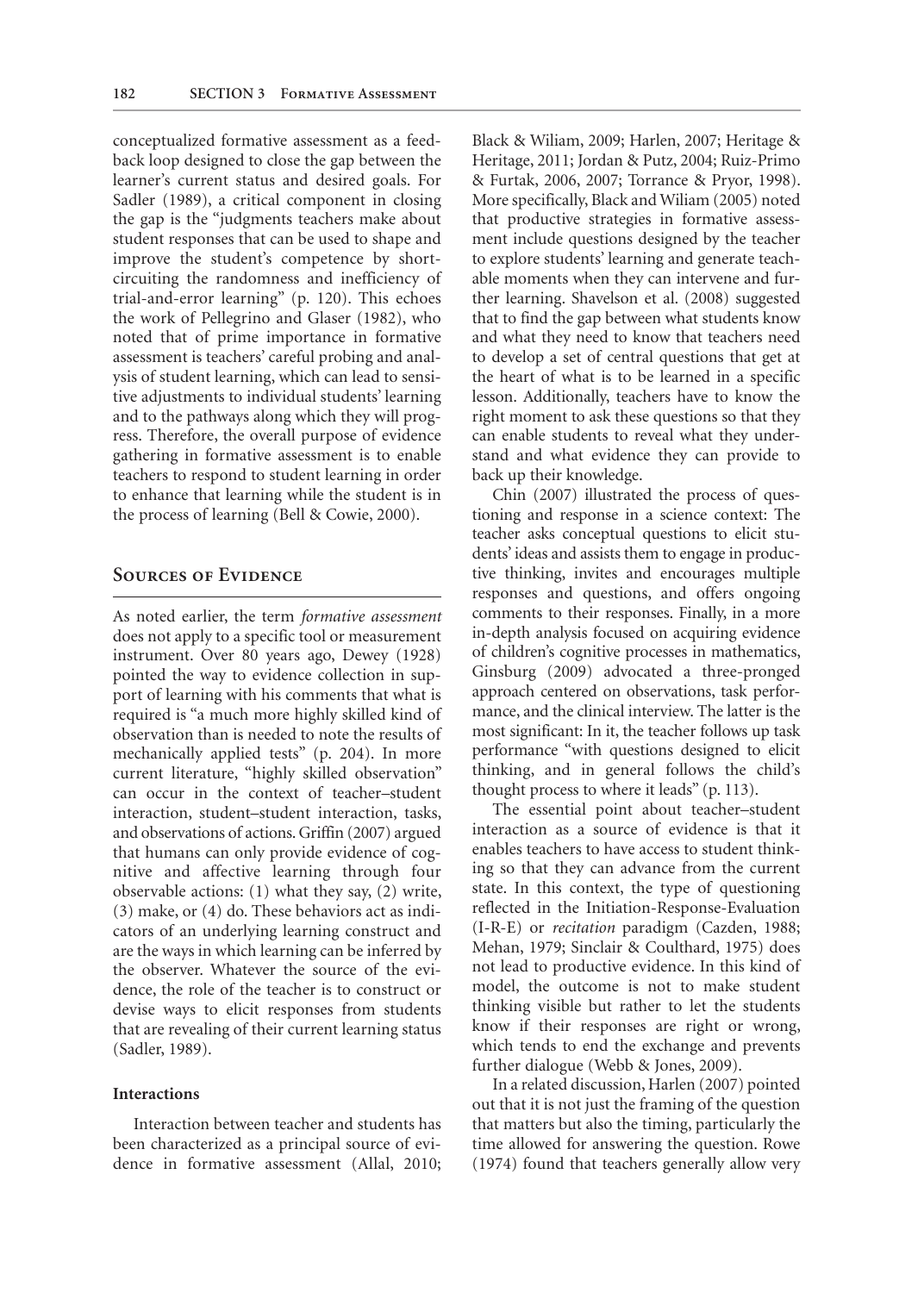few seconds for students to answer questions, which as Harlen (2007) noted is very short even for questions that ask for recall—let alone for questions that demand students to provide explanations or express their ideas.

In a project designed to improve teachers' use of formative assessment, researchers worked with 24 science and mathematics teachers and brought together the ideas of improved questioning techniques and wait time—the length of the silence between when a teacher asks a question before speaking again if no student has responded (Black, Harrison, Lee, Marshall, & Wiliam, 2003). Teachers altered their questioning practices to include more wait time—for example, asking students to discuss their thinking in pairs before being randomly called on to respond (a no hands-up policy was instituted). Additionally, teachers did not refer to the answers as correct or incorrect but instead asked students to provide reasons for their answers, which gave them an opportunity to explore student thinking. The net result of this practice was that teachers asked fewer questions and spent more time on each (Black et al., 2003).

Ruiz-Primo (2011) expanded on questions as a source of evidence to extended interactional sequences referred to as assessment conversations. Developed from the notion of instructional dialogues as a pedagogical strategy linked to embedded assessment (Duschl & Gitomer, 1997), assessment conversations are conceived of as dialogues that embed assessment into an activity already occurring in the classroom, which enable teachers to gain insights into the nature of student thinking and act pedagogically on those insights (Ruiz-Primo & Furtak, 2004, 2006, 2007). Ruiz-Primo also noted that research suggests that in classrooms where teachers frequently engage in assessment conversations, students achieve at higher levels (Applebee, Langer, Nystrand, & Gamoran, 2003; Nystrand & Gamoran, 1991; Ruiz-Primo & Furtak, 2006, 2007).

Still in the context of student talk, Harlen (2007) contended that teachers can gain insights about student thinking when they set up a situation in which students converse with each other while the teacher "listens in" without participating in the discussion. Of course, it will be essential that the situation is well structured and promotes student exchanges of ideas so that their thinking is revealed.

#### **Other Sources of Evidence**

Beyond questions, interactions, discussions, and assessment conversations, there is a range of other sources of evidence. In mathematics, Lesh, Hoover, Hole, Kelly, & Post (2003) proposed model-eliciting activities that are useful for both assessment and instruction. Lesh and colleagues contrasted their model-based eliciting activities with traditional problem-solving activities found in textbooks. The latter requires students to produce an answer to a question that was formulated by someone else, whereas model-based activities require students to recognize the need to develop a model for interpreting the goals and potential solutions of an authentic, relevant problem. While students are working on the activities, they reveal how they are interpreting and mathematizing the problem.

The approach of Cognitively Guided Instruction in mathematics (Carpenter, Fennema, & Franke, 1996; Carpenter, Fennema, Peterson, & Carey, 1988) provides students with learning tasks created from a model of student thinking in arithmetic that permits teachers to interpret and respond to ongoing events in real time as they unfold during instruction. Also in mathematics, Heritage & Niemi (2006) proposed a framework for considering students' mathematical representations as evidence in formative assessment and, more specifically, Kouba and Franklin (1995) proposed that student representations, for instance, of division and multiplication situations and their explanations of the relationship among those representations, can function as evidence.

Harlen (2007) suggested that students' work, for example writing, drawings, and other artifacts resulting from well-designed tasks, can be a rich source of evidence about their ideas and skills. However, she cautioned that the tasks must be constructed so that students are able to express their ideas and that the teacher must have the knowledge and skills to notice the significant features of the work. Harlen (2007) also added that while student products can provide evidence, they rarely provide sufficient details about how certain skills have been used, noting that observation of how students are working can provide insights into their skills and attitudes. She suggested that observation can, for example, provide detail about how pupils make changes in their investigation of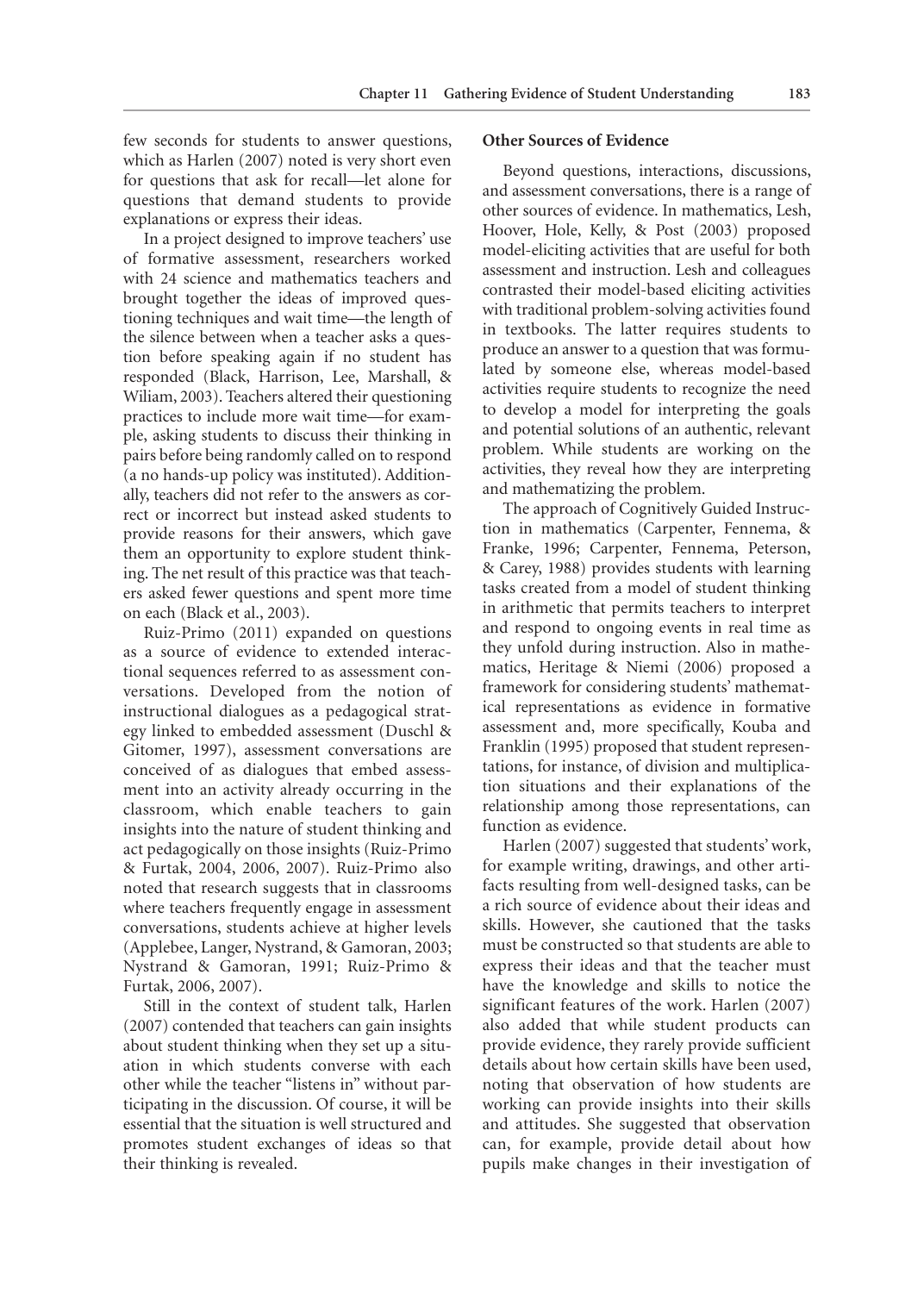variables in science and in mathematics about how they read scales, draw graphs, and use number grids.

Reporting on a program entitled Every Child a Reader and Writer*,* which was designed to improve writing instruction, Poppers (2011) echoed Harlen's (2007) caution about teacher knowledge and skills with respect to student work products as sources of evidence. Researchers in this program found that initially teachers did not have sufficient background knowledge to notice the significant features of the written work, but with professional development and analysis tools, such as rubrics, they were able to gain skills in interpretation and the use of the evidence to improve student writing.

With respect to other forms of gathering evidence, in the area of reading, Bailey and Heritage (2008) have offered a range of strategies to gain information about students' reading, including student read-alouds, strategic questions focused on the text, and prompted written responses about text as ways to elicit evidence about students' learning. Specifically in the context of science curricula, but equally relevant to other areas, Shavelson et al. (2008) referred to "embeddedin-the-curriculum" formative assessment. These are assessments placed in the ongoing curriculum by teachers or curriculum developers at key junctures in a unit and designed to create goaldirected teachable moments. Finally, Wiliam (2011) provided 50 *techniques* for eliciting evidence ranging from learning logs to ranking exemplars to students generating test items with correct answers.

#### **Technology**

Some promising avenues in the ways in which technology can support gathering evidence are emerging. One such example is ASSISTments, which makes use of digital teaching platforms to blend assessment and assistance in a tool that can be adapted and used in a variety of ways with different cognitive models and different content. ASSISTments is designed to augment, replicate, and promote effective assessment practices, including uncovering detailed diagnosis of misconceptions, providing immediate, specific feedback, and monitoring student practice (Heffernan, Militello, Heffernan, & Decoteau, in press). ASSISTments also has a feature that allows teachers to create their questions

(on the fly or prepared in advance), ask the students to respond to them, anonymously post the answers using a projector or interactive white board—one source of evidence—and then generate discussions about the questions that can be an additional source of evidence. Similarly, the online program Agile Assessment enables secondary school teachers to construct a range of cognitively demanding assessments to assess higher-order thinking in mathematics (Cook, Seeley, & Chaput, 2011). A Web-based tool, Strategic Reader, designed for use with struggling middle-school readers, provides a flexible assessment and instruction environment so that teachers can gather evidence of student performance during the instructional episodes and employ interventions as needed for individual students (Cohen, Hall, Vue, & Ganley, 2011).

# **Evidence Quality**

Validity and reliability are central to all assessment, yet to date, the application of these concepts to formative assessment is an underdeveloped area of study (Brookhart, 2003; Ploegh, Tillema, & Segers, 2009; Smith, 2003). Erickson (2007) described formative assessment as different from professional psychometrics because it involves the clinical judgment of teachers about students' actions in the classroom. Similarly, Dierick and Dochy (2001) argued that when the notions of validity and reliability are applied to a new assessment context, the predominant view of them needs to be widened and other more appropriate criteria developed. This section addresses some of the ways in which the view of validity and reliability can be considered in the context of formative assessment.

#### **Validity**

In line with the idea of an argument-based approach to validity (Kane, 1992), there are a number of arguments that can underpin validity in formative assessment (see also the extended discussion of validity by Sarah M. Bonner in Chapter 6). Let us first consider two fundamental principles concerned with validity: (1) the assessment measures that it is intended to measure and (2) it provides sound evidence for specific decisionmaking purposes (Herman, Heritage, & Goldschmidt, 2011). The evidence generated by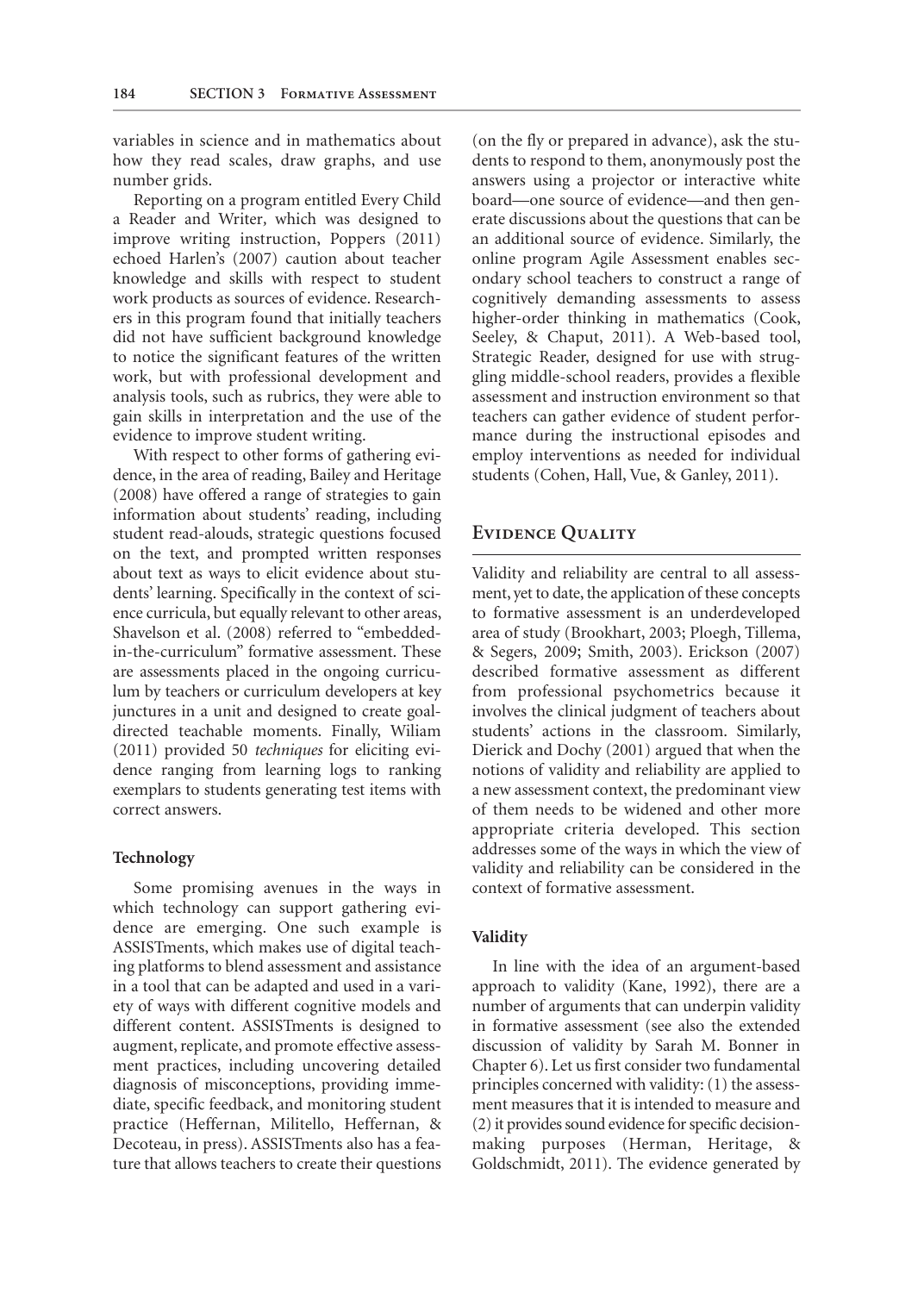the variety of means discussed earlier is intended to provide information about the students' learning status in relation to the specific learning goals and to be used to inform decisions about next steps in teaching and learning. Ideas of content relevance, construct underrepresentation, and construct-irrelevant variance can be applied here in the sense that the evidence-gathering strategy should be aligned to the learning goal (the construct being addressed), it should be an appropriate representation of the construct, and should include the important dimensions of the construct. In other words, the strategy should not be so broad that it contains dimensions that are irrelevant to the construct nor too narrow that it fails to include the important dimensions of the construct. From the perspective of content relevance, the assessment strategy should be meaningful to students and situated in an authentic context (Frederiksen & Collins, 1989; Newman, 1990). Selecting the appropriate evidence-gathering strategy to meet the conditions that were previously discussed will require teachers to be very clear about what is to be learned and what evidence is needed to determine their students' current learning status.

In the same way that issues of fairness and bias are applicable in traditional psychometric approaches, they are also relevant to formative assessment. Because students' maturing functions do not develop in lockstep, formative assessment is inevitably personalized and teachers will need to employ strategies that tap into the individual knowledge that students manifest. Whatever strategies a teacher selects, they should account for the range of students present in the class so that all students have the opportunity to show where they are in their learning and have the prospect of moving forward from their current status. Similarly, formative assessment strategies should not include any elements that would prevent some students from showing where they are relative to goals, such as the use of language they cannot understand or images that could be offensive to certain subgroups of students.

Erickson (2007) introduced the notion that there can be threats to the "formativity" of formative assessment (p. 189). He argued that for assessment to be formative it must be both timely and produce information that can inform teaching practice during its ongoing course. For this reason, the immediate or proximate timing of evidence is a key component of formative assessment

validity. Moreover, and in addition, for formative assessment to be valid it must also yield tractable insights: insights into students' current learning status that are sufficiently tractable to be used in subsequent pedagogical moves (Heritage, 2010).

Messick (1989) viewed validity as an "integrated evaluative judgment of the degree to which empirical evidence and theoretical rationales support the adequacy and appropriateness of the inferences and actions based on test scores and other modes of assessment" (p. 13). The preceding discussion centered on the rationale for the inferences drawn from evidence gathered in formative assessment. In what follows, the focus is on the actions that are taken based on evidence. Cronbach (1988) developed a functional perspective on the validity argument in terms of whether the actions result in appropriate consequences for individuals and institutions. This issue was taken up in Messick's (1994) discussion of the interplay between evidence and social consequences in validity argument: Because action resulting from the use of formative assessment evidence is intended to result in benefits to student learning, consequences represent an important component of the validity argument. Indeed, Stobart (2006) referred to the arguments made by Wiliam and Black (1996) that formative assessment is validated primarily in terms of its consequences; Black and Wiliam (2005) suggested that even if assessments are formative in intention they may not be so in practice if they do not generate further learning. In a later paper, Stobart (2008) went further, suggesting that if learning does not improve as a result of formative assessment, then the issue of validity should be addressed in terms of an investigation of why the assessment and its use were not successful.

Frederiksen and Collins (1989) argued that assessment has systematic validity if it encourages behaviors on the part of teachers and students that promote the learning of valuable skills and knowledge and conclude that encouraging deep approaches to learning is one aspect that can be explored in considering consequences of assessment use. In a related conceptualization of validity that placed particular emphasis on the importance of social consequences, Crooks, Kane, and Cohen (1996) identified "pedagogical decisions" as an important factor in the validity of formative assessment,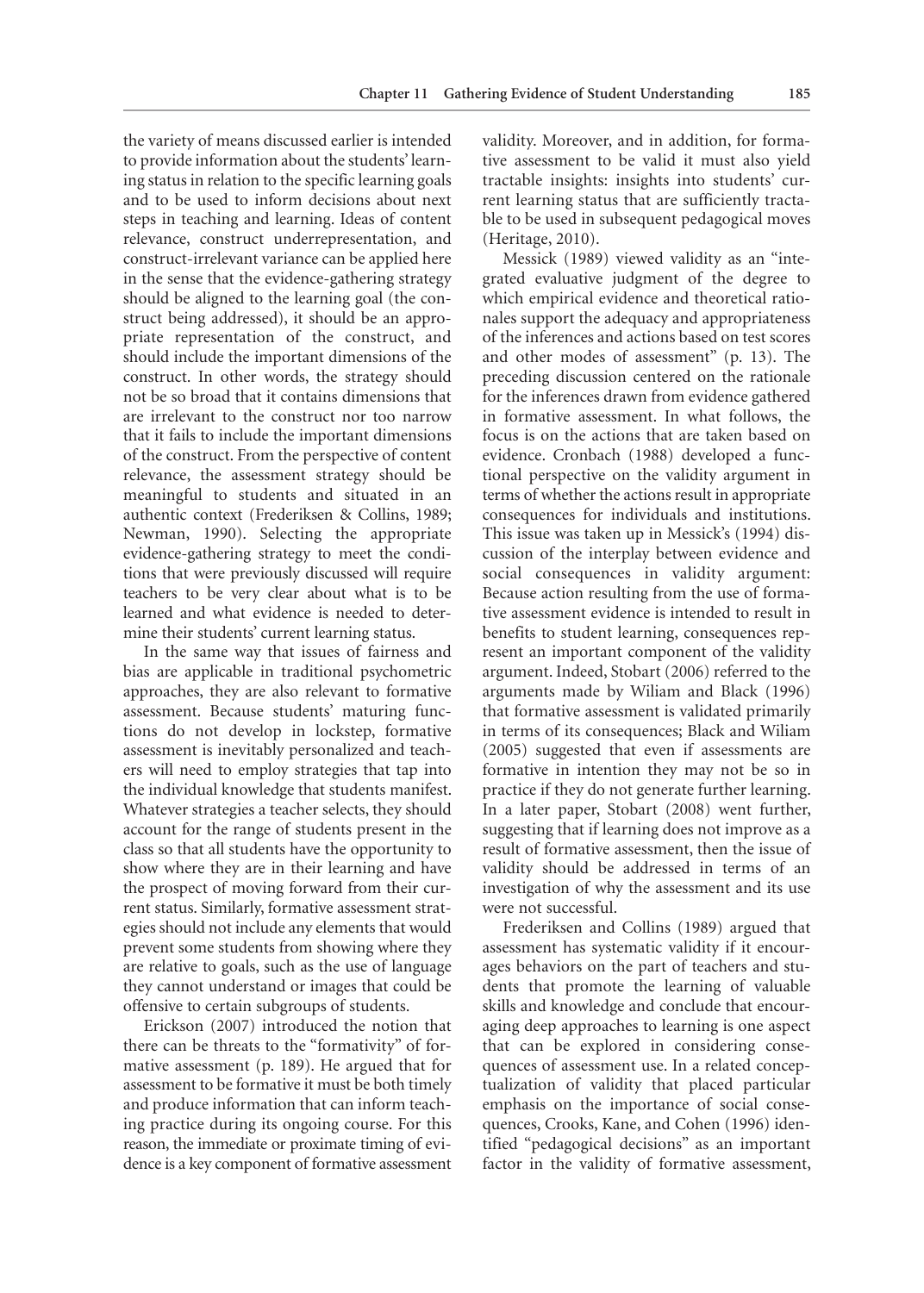noting that two students who had performed similarly on a task might benefit from differential pedagogical responses and encouragement based on their personal preferences and needs.

More recently, Crooks (2011), taking a broader conception of validity in formative assessment, identified a number of considerations that arise from the inclusion of student agents in the gathering and use of evidence (which is discussed later in this chapter). These considerations range from committed, motivated participants (teachers and students) on the one hand through the issue of trust so that students feel able to admit the difficulties and uncertainties they are having and includes the notion of teacher insights into the difficulties students are having.

#### **Reliability**

Shepard (2001) has argued that reliability is less critical for CA because errors in instructional decisions can be rectified quickly through gathering more evidence of learning (see also Chapter 7 of this volume for more on reliability in CA). Reliability in relation to instructional decisions has been conceived as "sufficiency of information" (Smith, 2003, p. 30). Teachers have to be confident that they have enough information about the student's learning to make a reasonable judgment about the current status of that learning. In the classroom context, a crucial point with regard to reliability has to do with whether the teacher will get the same result again whether it is characteristic of the student's level of performance or is alternatively a chance outcome or "fluke" and, correlatively, whether the performance seems to change in response to trivial alterations in the classroom situation or only in response to big/important changes? From a teacher's perspective, the sufficiency issue could be reframed as follows: "How do I know this isn't a fluke or artifact of what is going on today including whether the student may have gotten up on the wrong side of the bed. Do I know enough to rule that out, or do I have to try again another, brighter day?" (Fritz Mosher, personal communication, October 2011). This conception of reliability argues for multiple sources of evidence before a teacher makes an instructional decision. The wider the range of information and the more frequently the information is collected, the more accurately both specific and

generalized learning can be inferred (Griffin, Murray, Care, Thomas, & Perri, 2010).

In practical terms, this might mean that before making a judgment about learning a teacher has evidence from a student representation, from observations of the student constructing the representation, and from probing questions about the nature of the representation why the student constructed it in a particular way and what it means. The more this kind of evidence can be gathered in the context of learning tasks, and so not to take time away from instruction, the more the number of learning events as assessment tasks can be increased to improve the reliability of the information gathered (Linn & Baker, 1996).

Anastasi (1990) contributed a further dimension to the consideration of reliability: the users' responsibilities in interpreting evidence. She suggested that information needs to be considered in relation to a "backward and forward reference" to past and prospective aspects of the students' experience and performance (p. 482). Thus, assessment evidence is not considered as a single instance but rather within the contextualized knowledge a teacher has of all the dimensions of student learning, both antecedent and anticipated.

A final consideration with regard to the judgments that teachers make based on the evidence is the accuracy of their judgment. In other words, how precise is their interpretation of the evidence they have gathered? To this end, Harlen and James (1997) suggested that teachers need to be given opportunities to develop both the expertise and the confidence to make and use reliable judgments about student learning that they can use as the basis for instructional decisions. It may be that, as Erickson (2007) argued, teachers' clinical judgment is undervalued because of the dominance of summative testing as a tool of evaluation and the associated disprivileging of teachers' discretionary authority relative to professional psychometrics. This is clearly a situation that will need to be readdressed if teachers are to be supported in developing the skills needed for reliable judgments related to students' ongoing learning.

If we return to the chapter's opening scenario, we can see the validity and reliability arguments manifest in the interaction between Ms. Alonzo and her student Edgar. Ms. Alonzo's assessment of Edgar takes place in the context of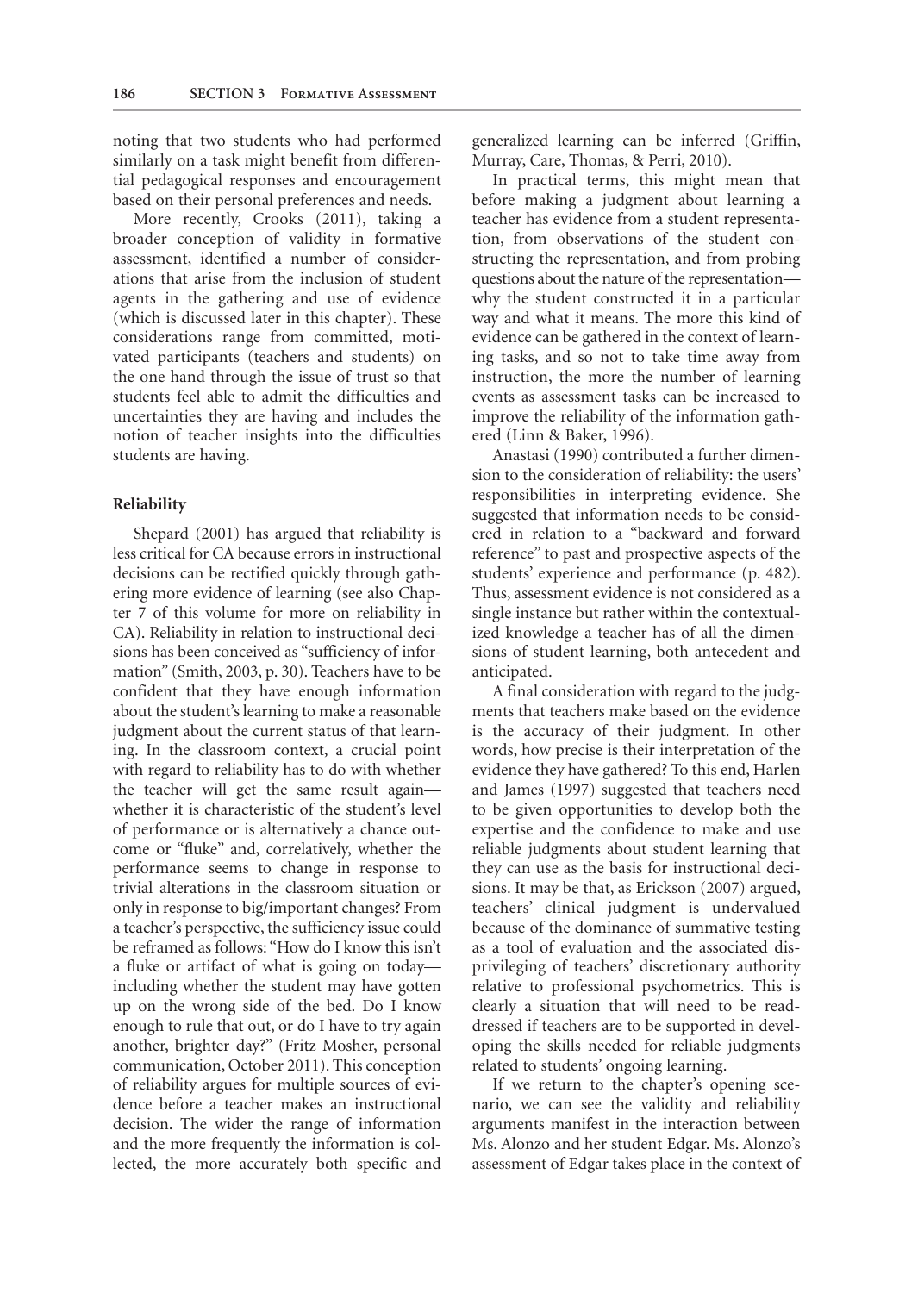an authentic task—his ongoing writing of a persuasive argument—and attends to deepening his learning about argumentation and extending his writing skills. She is assessing his current status within a developmental trajectory: She wishes to see how he has incorporated her feedback about use of evidence sources, and she has an eye on his future learning, a more developed piece of writing. Her evidence-gathering strategy is aligned to the learning goal, is an appropriate representation of the construct—well-organized persuasive writing that included arguments, counterarguments, and evidence—and permits Edgar to show how he has used evidence sources as well as to reveal some problems in the organization of his writing. The strategy has relevance to Edgar because it centers directly on the development of his persuasive argument, of which he already has ownership because it is on a topic of importance to him: saving the environment. Ms. Alonzo uses several evidence-gathering strategies: Edgar's writing, his documented sources of evidence, and his responses to questions she asks. From this range of evidence, she draws inferences about his learning and determines his next step is to improve his organization and provides feedback accordingly. The value of her interventions is only enhanced by the fact that she has seen what he has done before and will see what he does next—and again and again.

# **Using the Evidence**

Teachers' use of evidence, particularly in terms of feedback and instructional correctives, is dealt with in greater length by Wiliam (see Chapter 12 of this volume) and the chapter by Black (see Chapter 10 of this volume), which discusses some of the issues involved in integrative summative and formative functions of assessment. Nonetheless, some essential points about gathering and using evidence are in order. The first point is that observations and evidence are in fact distinct. Essentially *observations* do not become *evidence* unless there is a structure, such as teachers' understandings of learning progressions, into which the observations can be fitted in order to support interpretation. Second, even before the evidence is generated, teachers will need to have the knowledge and skills to formulate or select evidence-gathering tasks that reveal the nature of student understanding or

skills. Third, evidence gathering is a planned process, and assessment tasks "must have a place in the 'rhythm' of the instruction, built-in as part of the constant interaction that is essential to ensure that the teacher and the learner are mutually and closely involved to a common purpose" (Black, Wilson, & Yao 2011, p. 98). This means teachers should determine in advance at what points in the lesson they will need evidence to maintain the forward momentum of learning. Of course, this does not preclude actionable assessment opportunities arising spontaneously in the lesson but rather that evidence gathering should not be left to chance.

In contrast to standardized assessment, formative assessment practice rests mainly with teachers. In addition to determining how and when to gather evidence, they also determine whom to assess. For example, in Ms. Alonzo's lesson, she had decided on the specific students she wanted to assess in individual one-on-one interactions. In other instances, teachers may use an evidence-gathering strategy that engages the whole class or groups simultaneously.

Once the evidence is gathered, teachers will have to interpret the student response against their knowledge of what a fully formed understanding or skill would look like in the context of the task. Finally, teachers will need to translate that interpretation into an appropriate pedagogical move to take the student's understanding to a more advanced state. Sometimes pedagogical decisions need to be made on the fly, so the interpretation of evidence and the subsequent pedagogical move may need to be made in situ rather than at a later point of reflection. These kinds of interventions require flexibility and the nimble use of evidence and insight in real time. Without the attempt to support or influence new learning from the evidence, the label *formative assessment* cannot be applied to the process of evidence gathering. Instead, the term *dangling data* (Sadler 1989, p. 121) is more apt.

# **Gathering Evidence in the Context of Learning Progressions**

The evolution of the standards movement in the United States has led to the development of academic standards that define what students should know and be able to do in the core academic subjects at each grade level. These standards are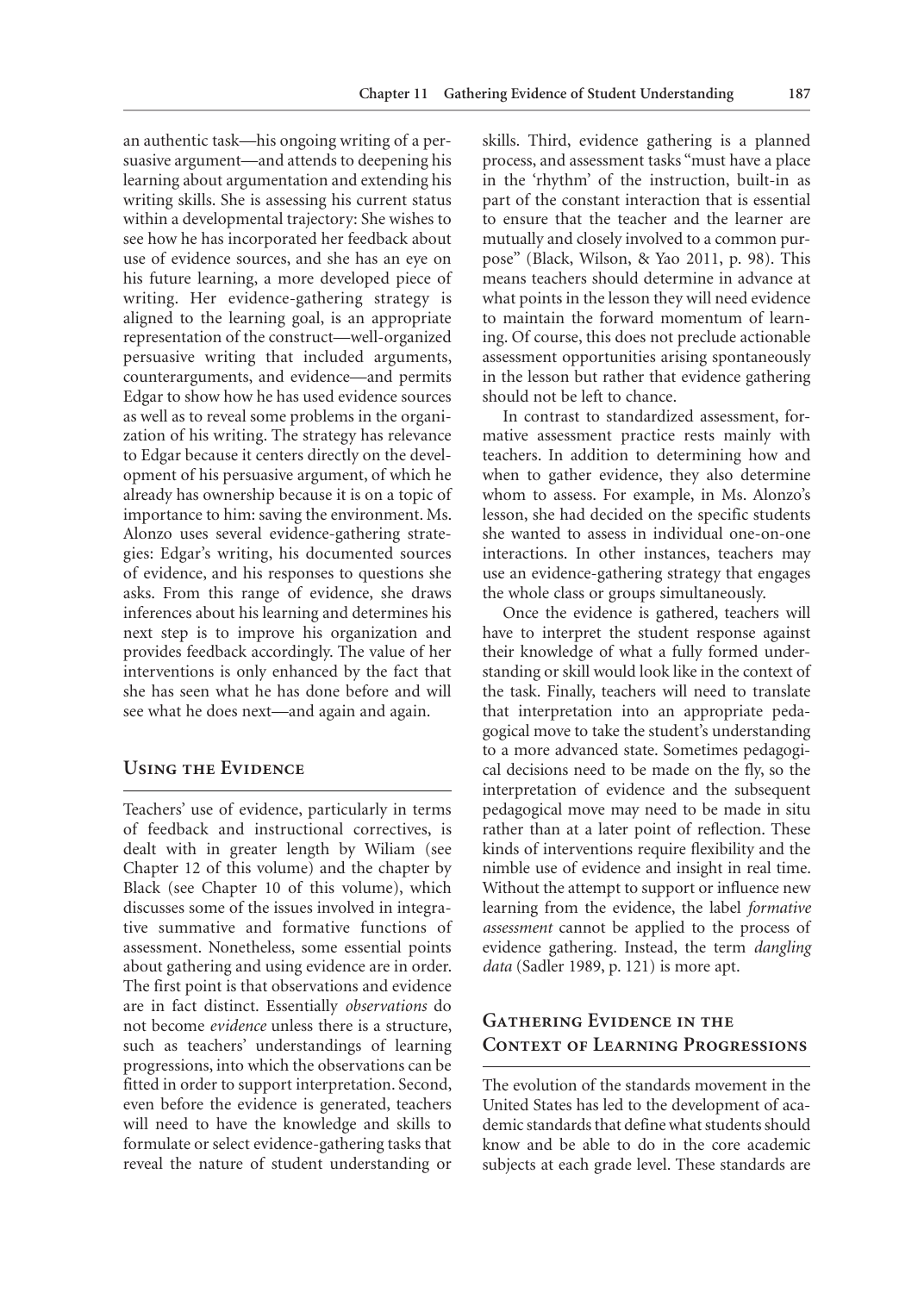often complemented by performance standards that describe what level of performance is needed for students to be classified as advanced, proficient, basic, below basic, or by some other performance level (Phelan, 2003). While these standards may provide better descriptions of what students needed to learn than teachers had before such standards existed—and can serve as guideposts for assessment for summative purposes (e.g., annual tests that provide information about student performance in relation to them)—they fall short of what is needed to engage successfully in the practice of formative assessment. Instead, Black and Wiliam (1998) suggested the following:

[We need to] develop methods to interpret and respond to the results in a formative way. One requirement for such an approach is a sound model of students' progression in the learning of the subject matter, so that the criteria that guide the formative strategy can be matched to students' trajectories of learning. (p. 37)

To gather evidence that can be used to keep learning moving forward, teachers need to understand the pathways leading to increasing expertise in a domain. Learning progressions can provide such a pathway by specifying the steps that students are likely to traverse with adequate instruction along the way to achieving landmark goals in the development of expertise. In the section that follows, we will consider current views of what learning progressions are, how they can be developed and validated, and how they can be used to support evidence gathering (see also Chapters 2 and 6 of this volume).

#### **Defining Learning Progressions**

Alonzo and Steedle (2008) noted that the *learning progression* label has operationalized in a variety of ways. These include the following:

- "Learning progressions are tied to big ideas, the central concepts and principles of a discipline. At the core of learning progressions is enactment or use of big ideas in practices, namely, the learning performances." (Duschl, 2006, p. 116)
- "Learning progressions . . . describe successively more sophisticated ways of

reasoning within a content domain that follow one another as students learn: They lay out in words and examples what it means to move toward more expert understanding." (Smith, Wiser, Anderson, & Krajcik, 2006, p. 2)

- "Learning progressions are successively more sophisticated ways of thinking about a topic that can be used as templates for the development of curricular and assessment products." (Songer, Kelcey, & Gotwals, 2009, pp. 2–3)
- Vertical maps that provide "a description of skills understanding and knowledge in the sequence in which they typically develop: a picture of what it means to 'improve' in an area of learning." (Masters & Forster, 1996, p. 1)
- Learning progressions "assume a progression of cognitive states that move from simple to complex; while not linear, the progression is not random and can be sequenced and ordered as 'expected tendencies' or 'likely probabilities'" (Confrey & Maloney, 2010).

Although there are variations in these descriptions of progressions, they share two common views: (1) progressions lay out in successive steps, increasingly more sophisticated understandings of core concepts and principles in a domain and (2) progressions describe typical development over an extended period of time. They reflect the idea that early in their schooling students develop concepts and skills at a rudimentary level, and over time, their understanding of the concepts and their acquisition of skills are developed in progressively more sophisticated forms. Progressions provide a connected map of the steps along the way to increasing expertise. These steps, which are components of a connected and coherent landscape of learning in a domain, can serve as guides for instruction and act as a touchstone for gathering evidence for formative purposes.

# **Developing and Validating Learning Progressions**

Elsewhere, I have suggested that approaches to developing progressions can be loosely characterized in two ways: (1) top down and (2) bottom up (Heritage, 2008). In a top-down approach to progressions, experts in a domain (e.g., physicists,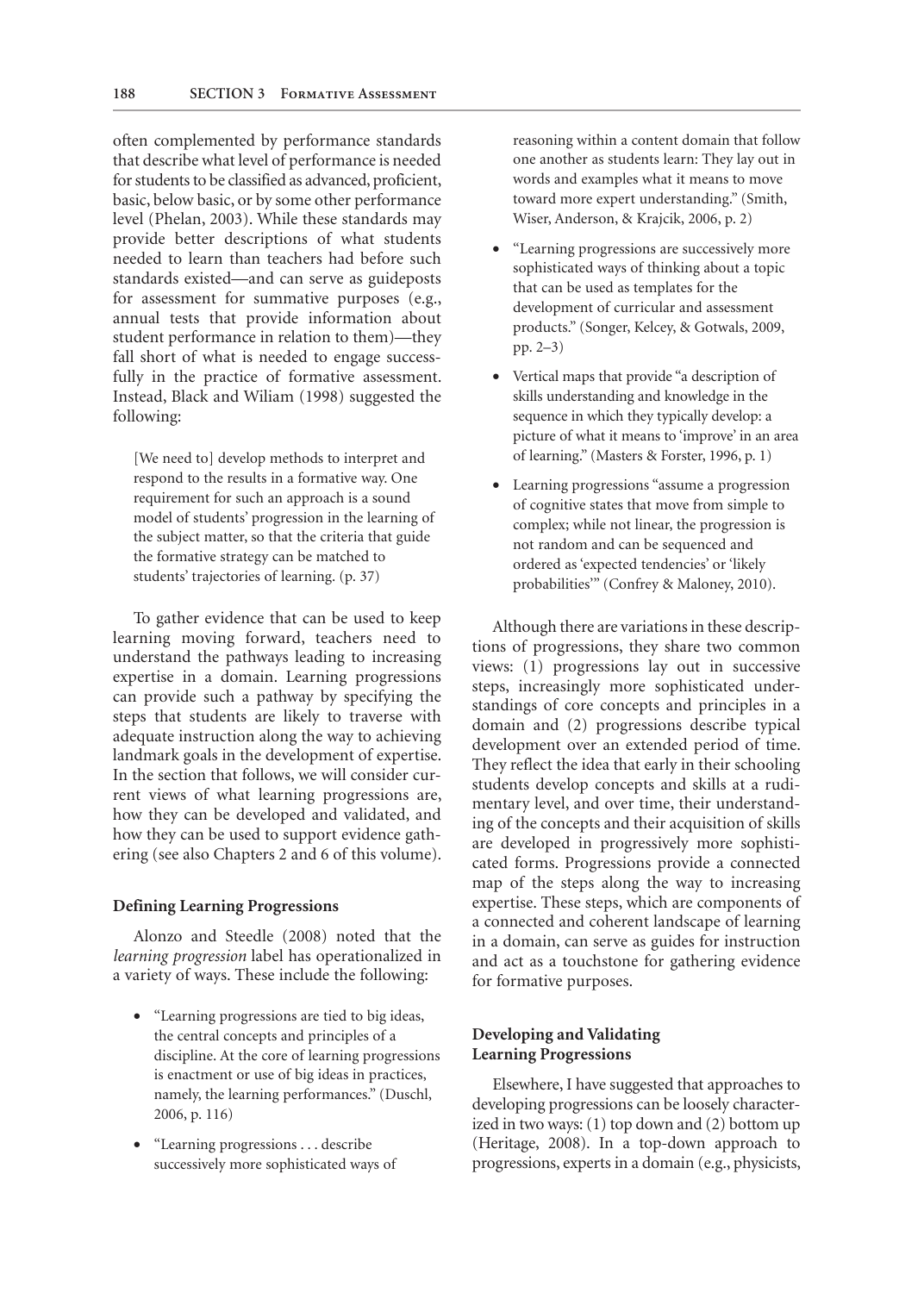mathematicians, or historians) construct a progression based on their domain knowledge and research on how children's learning unfolds in the domain. They conduct empirical research to determine the extent to which their hypothesis holds up in reality and make refinements based on the resulting data (e.g., Black et al., 2011; Confrey & Maloney, 2010; Songer et al., 2009). Ideally, learning progressions should be developed from a strong research base about the structure of knowledge in a discipline and the kind of thinking that is involved and be subject to a rigorous validation process. However, given that a strong research base does not exist in many domains, a bottom-up approach has to fill the gap until it such a research base materializes.

A bottom-up approach involves teachers and curriculum content experts in developing a progression that is based on their experience of teaching children. Their sources for developing the progression are curricula, their views of what is best taught when, and their knowledge of children's learning. In this context, validation involves working together, testing each other's hypotheses against their professional knowledge, making refinements accordingly, trying out the progression to see if their model actually predicts what happens in terms of student learning, and then making further refinements from this experience (e.g., Riley, 2009). A by-product of teacher-developed progressions is an associated deepening of teacher knowledge about learning in a domain, which can have considerable payoff for evidence gathering and use. In the end, top-down and bottom-up approaches to learning progressions are not, and should not be, mutually exclusive. Indeed, creating institutional contexts for self-conscious and systematic integration of the two approaches will be an important development in the next phase of formative assessment practice.

# **Learning Progressions and Evidence Gathering**

Whatever the source of progressions, if they are to be used to support effective evidence gathering they must reflect clear goal steps to index how learning progresses in a domain. Lest these goal level steps be interpreted as a laundry list of objectives, it should be stressed that progressions document connected steps on the way to increasing expertise in relation to

core principles, ideas, or concepts and skills in a domain. They are not discrete objectives. However, even the most well-developed and rigorously validated progressions will not be able to support evidence gathering and formative pedagogical responses if the steps are specified at too gross a level. Herein lies the problem with *summative* standards—even those that suggest elements of progression (e.g., the Common Core State Standards show more of a connected pathway than other standards) are still much too gross-grained for formative assessment. In relation to progressions, the Goldilocks maxim applies: Progressions to support evidence gathering should be at the *just right* level of detail so that they enable teachers to map evidence-gathering strategies onto the progression, to interpret the student responses against the background of the progression, and to make appropriate pedagogical moves that will advance learning.

Black et al. (2011) provided a useful description of how progressions work in the ongoing gathering and use of evidence:

Success overall then depends *first* on the power of the opening questions or activities to provoke rich discussion, but then *secondly* on the capacity of the teacher to listen, to interpret the responses, and to steer the discussion with a light but firm touch, by summarizing, or by highlighting contradictions, or by asking further questions. To do this skillfully and productively, one essential ingredient that the teacher needs is to have in mind an underlying scheme of *progression* in the topic; such a scheme will guide the ways in which students' contributions are summarized and highlighted in the teacher's interventions and the orientation which the teacher may provide by further suggestions, summaries, questions and other activities. (p. 74)

In the absence of clear progressions, despite their best intentions, teachers may not have the necessary resources to guide their evidence-gathering strategies in planned and systematic ways at the level required for formative assessment, nor be able to recognize the import of spontaneous evidence when it arises. In a worst-case scenario, the evidence gathering will be random, ad hoc, and unconnected to a picture of the progressive development of understanding and skills. The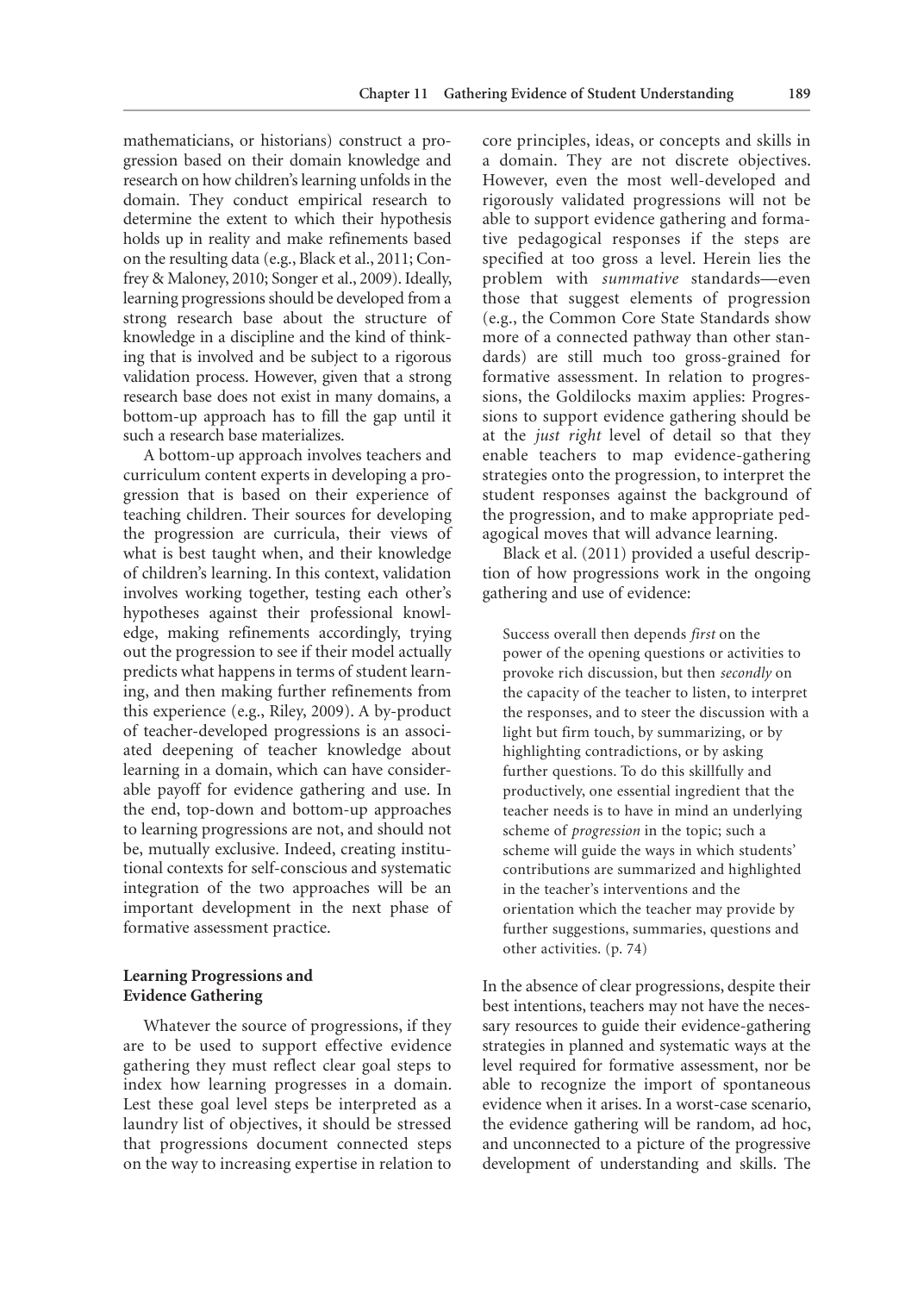best-case scenario of systematic, planned approaches to gathering evidence that can be used to consistently move learning forward is enabled by progressions.

As an endnote to this section on progressions, it is important to recognize that while progressions offer an important resource to teachers to gather evidence and to use it, teachers' experience and knowledge about responses to the evidence that will benefit students' learning are an essential adjunct to the value of progressions. Without due attention to the skills needed by teachers to formulate the next step (Heritage, Kim, Vendlinski, & Herman, 2009), progressions, while necessary, may not be sufficient to facilitate emergent learning.

# **The Role of the Student in Gathering Evidence**

The practice of formative assessment is a joint enterprise in which teachers and students play distinctive, yet complementary, roles in the common purpose of furthering learning. With respect to evidence gathering, students also play an active role in generating internal feedback on their learning through self-assessment (Black & Wiliam, 1998; see also Chapter 21 of this volume). Self-assessment has two aspects: (1) self-appraisal and (2) self-management (Paris & Winograd, 1990). Self-appraisal refers to students' ability to evaluate their learning status and learning strategies through a range of self-monitoring processes (Hattie & Timperley, 2007). Self-management is the students' capacity to take appropriate action to sustain ongoing learning. Engaging in self-assessment contributes to the development of learners' self-regulation processes when they activate and focus their cognitions and behaviors on attaining their specific, personal goals (Zimmerman & Schunk, 2011). The employment of these processes has been associated with achievement differences among students (Schunk, 1981, 1984; Zimmerman & Martinez-Pons, 1986, 1988). Of most relevance to this chapter is that students who are proactive self-regulators monitor and assess their progress toward goals, using the internal feedback they generate to determine when to seek assistance, when to persist with an approach, and when to adjust

their learning strategies (Zimmerman & Schunk, 2011).

That students are involved in self-monitoring does not mean that teachers abrogate their responsibilities with regard to evidence gathering. The point here is that both teachers and students generate evidence that they use in reciprocally supportive ways to progress learning. For this to be an effective process, teachers create the conditions in which they and their students develop a shared understanding of their respective roles. For example, students must come to understand that it is the teachers' role to elicit evidence about their learning status and that it is their responsibility to provide responses that help the teacher gain insights they can use to advance learning. In turn, the students understand that it is their role to generate internal evidence during learning and that the teachers' responsibility is to help them reflect on the evidence and build a repertoire of strategies through feedback that supports them to become self-regulated learners. Without this kind of partnership in relation to gathering evidence, students will remain overwhelmingly dependent on the teacher as the primary resource for learning and lack the capacity to become self-sustained lifelong learners (Heritage, 2010).

Sadler (1989) stressed that for students to be able to monitor their own learning they must come to hold a conception of quality similar to the teacher's and that developing this conception depends on the following:

(i) possessing a concept of the *standard* (or goal, or reference level) being aimed for; (ii) comparing the *actual* (or current) *level of performance* with the standard; and (iii) engaging in appropriate *action* which leads to some closure of the gap. (p. 121)

He also made clear that self-monitoring does not happen automatically but has to be learned. To enable successful self-assessment then, the teacher needs to help students understand the goal being aimed for, understand the criteria for meeting the goal, assist them to develop the skills to make judgments about their learning in relation to the goal, and establish a repertoire of operational strategies to direct their own learning. Teachers must also ensure that there is time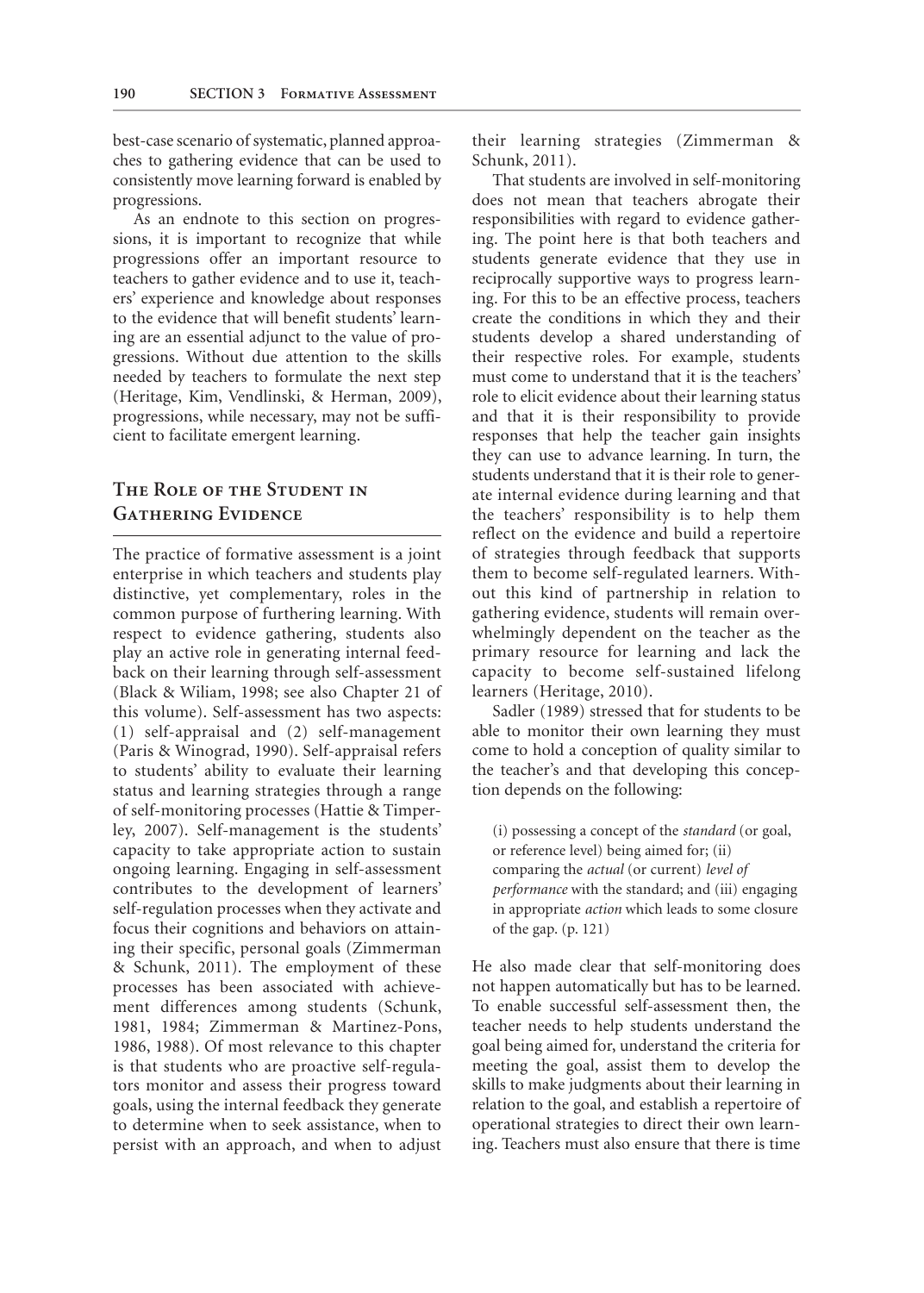for students to systematically engage in reflection. Teacher Sharon Pernisi—when summing up the changes she had made to preserve time for this—noted, "I used to do more but now I do less. Now I work hard to save time for student reflection rather than filling every minute with activity." (Heritage, 2010, p. 4) This should be the goal of all teachers who are concerned with self-assessment.

In terms of supports for student self-assessment, Allal (2010) suggested that self-assessment tools can be either embedded in the curriculum materials or devised by the teacher. Allal (2010) also advised that self-regulation can be enhanced when teachers assist students to analyze the purposes and uses of the tools and to consider the results of their use. Going further, she proposed teachers can also assist students in developing their own self-assessment tools, for example, checklists, and internal questions to ask oneself when engaging in a task. Hattie and Timperley (2007) suggested that teacher feedback can be focused at the self-regulation level to assist students' evaluative skills. Such feedback draws students' attention to the criteria needed to achieve the goal, puts the responsibility squarely on the student to evaluate the evidence in relation to the criteria, and provides a model for how students can assess their learning.

Another approach to supporting students in the development of self-assessment skills is providing opportunities for peer-assessment and feedback (see Chapter 22 of this volume). These kinds of peer processes help students develop the skills to make judgments about evidence in relation to specific goals, which can then be transferred when students engage in and regulate their own work (Boud, Cohen, & Sampson, 1999; Gibbs, 1999). A by-product of student peer assessment for teachers can be the opportunity to gain insights into how well students understand the learning goal and the quality criteria for meeting the goal.

Ultimately, self-assessment by students is neither an optional extra nor a luxury but has to be seen as essential to the practice of formative assessment (Black & Wiliam, 1998). Students have to be active in their own learning, since no one else can learn for them, and unless they are able to evaluate their own strengths and weaknesses and how they might deal with them, they are unlikely to make progress (Harlen & James, 1996).

# **Conclusion**

This chapter has presented some basic dimensions of evidence gathering in the context of formative assessment practice. It has suggested that evidence gathering is a fundamental means to provide information on students' current levels of learning and to guide what teachers and students do to ensure progress. There is no single way to collect evidence for formative purposes. Evidencegathering strategies can range from planned interactions between teacher and student, to examinations of student work products, and to technology-assisted affordances. However, evidence gathering will only be effective if a number of criteria obtain. First, teachers must have the knowledge to formulate tasks and occasions that provide insights into student thinking. Second, evidence in and of itself is of little use if it is not used to "form" new learning. To this end, the evidence elicited needs to provide a present-to-future perspective so that teachers and students are able to use it for the purpose of extending current learning within and through the students' ZPD. Third, current standards do not provide teachers or students with a clear pathway of learning that can guide both instruction and assessment. While research-based and empirically validated learning progressions that could fulfill this role are emerging, they are presently insufficient to guide evidence gathering. Teachers will have to find ways to develop these progressions using available expertise. Fourth, while concepts of validity and reliability have not been extensively applied to evidence in the context of formative assessment, whatever strategies are employed must be of sufficient quality to provide actionable evidence that will have a strong probability of improving learning. Finally, evidence gathering is not solely within the purview of teachers. In formative assessment practice, students and teachers are collaborators in the common purpose of progressing learning. Without student involvement in the process, students remain passive recipients of teacher judgment and action. Students, too, must be engaged in reflective practices through the process of selfassessment, which in turn, supports the development of self-regulation, a characteristic of effective learning. Only in this way will they come to understand what it means to learn how to learn and be equipped with the skills they need for success beyond school.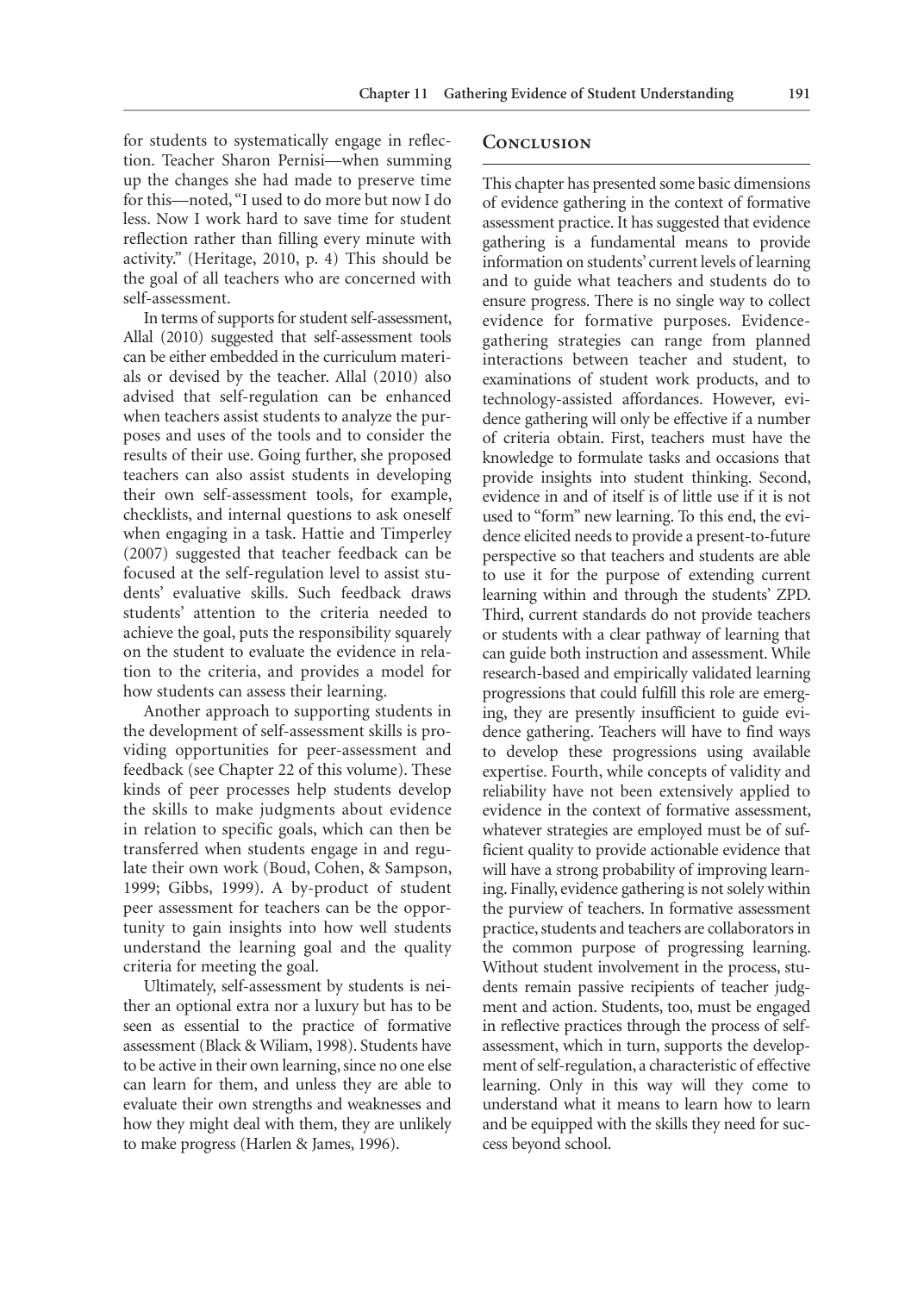# **References**

- Allal, L. (2010). Assessment and the regulation of learning. In P. Peterson, E. Baker, & B. McGraw (Eds.), *International encyclopedia of education* (Vol. 3, pp. 348–352). Oxford, UK: Elsevier.
- Alonzo, A. C., & Steedle, J. T. (2008). Developing and assessing a force and motion learning progression. *Science Education, 93,* 389–421.
- Anastasi, S. (1990). Ability testing in the 1980's and beyond: Some major trends. *Public Personnel Management, 18,* 471–485.
- Applebee, A. N., Langer, J. A., Nystrand, M., & Gamoran, A. (2003). Discussion-based approaches to developing understanding: Classroom instruction and student performance in middle and high school English. *American Educational Research Journal, 40,* 685–730.
- Bailey, A., & Heritage, M. (2008). *Formative assessment for literacy, grades K–6*. Thousand Oaks, CA: Corwin Press.
- Bell, B., & Cowie, B. (2000). The characteristics of formative assessment in science education. *Science Education, 85,* 536–553.
- Black, P., Harrison, C., Lee, C., Marshall, B., & Wiliam, D. (2003). *Assessment for learning: Putting it into practice*. Buckingham, UK: Open University Press.
- Black, P., & Wiliam, D. (1998). Assessment and classroom learning. *Assessment in Education: Principles Policy and Practice, 5,* 7–73.
- Black, P., & Wiliam, D. (2005). Changing teaching through formative assessment: Research and practice. In *Formative assessment: Improving learning in secondary classrooms* (pp. 223–240). Centre for Educational Research and Innovation (CERI). Paris: Organisation for Economic Cooperation and Development.
- Black, P., & Wiliam, D. (2009). Developing the theory of formative assessment. *Educational Assessment, Evaluation, and Accountability, 21,* 5–31.
- Black, P., Wilson, M., & Yao, S. Y. (2011). Road maps for learning: A guide to the navigation of learning progressions. *Measurement: Interdisciplinary Research and Perspectives, 9*(2–3), 71–122.
- Boud, D., Cohen, R., & Sampson, J. (1999). Peer learning and assessment. *Assessment and Evaluation in Higher Education, 24,* 413–425.
- Brookhart, S. M. (2003). Developing measurement theory for classroom assessment purposes and uses. *Educational Measurement: Issues and Practice, 22*(4), 5–12.
- Carpenter, T. P., Fennema, E. T., & Franke, M. L. (1996). Cognitively Guided Instruction: A knowledge base for reform in primary mathematics instruction. *The Elementary School Journal, 97,* 3–20.
- Carpenter, T. P., Fennema, E., Peterson, P. L., & Carey, D. A. (1988). Teachers' pedagogical content knowledge in mathematics. *Journal for Research in Mathematics Education, 19,* 385–401.
- Cazden, C. B. (1988). *Classroom discourse: The language of teaching and learning.* Portsmouth, NH: Heinemann.
- Chaiklin, S. (2003). The zone of proximal development in Vygotsky's analysis of learning and instruction. In A. Kozulin, B. Gindis, V. S. Ageyev, & S. M. Miller (Eds.), *Vygotsky's educational theory in cultural context* (pp. 39–64). Cambridge, UK: Cambridge University Press.
- Chin, C. (2007). Teacher questioning in science classrooms: Approaches that stimulate productive thinking. *Journal of Research in Science Teaching, 44,* 815–843.
- Cohen, N., Hall, T. E., Vue, G., & Ganley, P. (2011). Becoming strategic readers: Three cases using formative assessment, UDL, and technology to support struggling middle school readers. In P. Noyce & D. T. Hickey (Eds.), *New frontiers in formative assessment* (pp. 129–140). Cambridge, MA: Harvard Education Press.
- Confrey, J., & Maloney, A. (2010, October). *Building formative assessments around learning trajectories as situated in the CCSS*. Paper presented at fall meeting of the State Collaborative on Assessment and Student Standards: Formative Assessment for Students and Teachers, Savannah, GA.
- Cook, K., Seeley, C., & Chaput, L. (2011). Customizing and capture:Online assessment tools for secondary mathematics. In P. Noyce & D. T. Hickey (Eds.), *New frontiers in formative assessment* (pp. 69–85). Cambridge, MA: Harvard Education Press.
- Cronbach, L. (1988). Internal consistency of tests: Analyses old and new. *Psychometrika, 53,* 63–70.
- Crooks, T. (2011). Assessment for learning in the accountability era: New Zealand. *Studies in Educational Evaluation, 37,* 71–77.
- Crooks, T., Kane, M., & Cohen, A. (1996). Threats to the valid use of assessments. *Assessment in Education, 3,* 265–285.
- Dewey, J. (1928). Progressive education and the science of education. *Progressive Education, V,* 197–201.
- Dierick, S., & Dochy, F. (2001). New lines in edumetrics: New forms of assessment lead to new assessment criteria. *Studies in Educational Evaluation, 27*, 307–329.
- Duschl, R. A. (2006). Learning progressions as babushkas. *Measurement, 14*(1 & 2), 116–119.
- Duschl, R. D., & Gitomer, D. H. (1997). Strategies and challenges to change the focus of assessment and instruction in science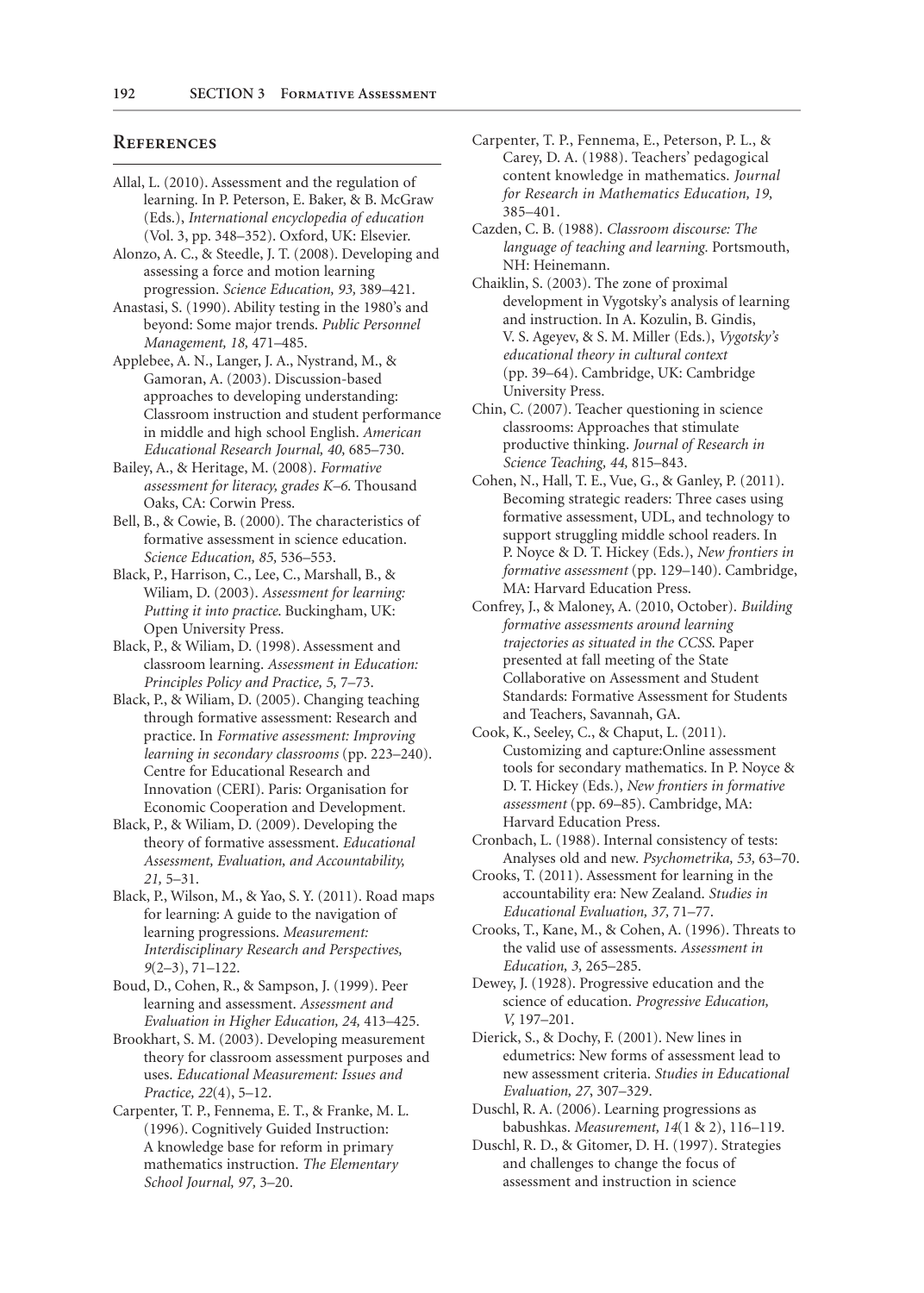classrooms. *Educational Assessment, 4*(1), 37–73.

- Erickson, F. (2007). Some thoughts on "proximal" formative assessment of student learning. *Yearbook of the National Society for the Study of Education, 106,* 186–216.
- Frederiksen, J., & Collins, A. (1989). A systems approach to educational testing. *Educational Researcher, 18*(9), 27–32.
- Gibbs, G. (1999). Using assessment strategically to change the way students learn. In S. Brown & A. Glasner (Eds.), *Assessment matters in higher education: Choosing and using diverse approaches*  (pp. 41–53). Buckingham, UK: Open University Press.
- Ginsburg, H. P. (2009). The challenge of formative assessment in mathematics education: Children's minds, teachers' minds. *Human Development, 52*(2), 109–128.
- Griffin, P. (2007). The comfort of competence and the uncertainty of assessment. *Studies in Educational Evaluation, 33,* 87–99.
- Griffin, P., Murray, L., Care, E., Thomas, A., & Perri, P. (2010). Developmental assessment: Lifting literacy through professional learning teams. *Assessment in Education: Principles, Policy & Practice, 17,* 383–397.
- Harlen, W. (2007). Formative classroom assessment in science and mathematics. In J. H. McMillan (Ed.), *Formative classroom assessment: Theory into practice* (pp. 116–135). New York: Teachers College Press.
- Harlen, W., & James, M. (1996). *Creating a positive impact of assessment on learning*. Paper presented at the annual meeting of the American Educational Research Association, New York.
- Harlen, W., & James, M. (1997). Assessment and learning: Differences and relationships between formative and summative assessment. *Assessment in Education: Principles, Policy & Practice*, 4(3), 365–379.
- Hattie, J., & Timperley, H. (2007). The power of feedback. *Review of Educational Research, 77,* 81–112.
- Heffernan, N., Militello, M., Heffernan, C., & Decoteu, M. (in press). Effective and meaningful use of educational technology: Three cases from the classroom. In C. Dede & J. Richards (Eds.), *Digital teaching platforms*. New York: Teachers College Press.
- Heritage, M. (2008). *Learning progressions: Supporting instruction and formative assessment*. Washington, DC: Council of Chief State School Officers. Retrieved from www.ccsso.org/ content/PDFs/FAST Learning Progressions.pdf
- Heritage, M. (2010). *Formative assessment: Making it happen in the classroom*. Thousand Oaks, CA: Corwin Press.
- Heritage, M., & Heritage, J. (2011). *Teacher questioning: the epicenter of instruction and assessment.* Paper presented at the annual meeting of the American Educational Research Association, New Orleans, LA*.*
- Heritage, M., Kim, J., Vendlinski, T., & Herman, J. (2009). From evidence to action: A seamless process in formative assessment? *Educational Measurement: Issues and Practice, 28*(3), 24–31.
- Heritage, M. & Niemi, D. (2006). Toward a framework for using student mathematical representations as formative assessments [Special issue]*. Educational Assessment*, *11*(3 & 4), 265–284*.* Mahwah, NJ: Lawrence Erlbaum.
- Herman, J. L., Heritage, M., & Goldschmidt, P. (2011). *Developing and selecting assessments of student growth for use in teacher evaluation systems.* Los Angeles: University of California, National Center for Research on Evaluation, Standards, and Student Testing.
- Jordan, B., & Putz, P. (2004). Assessment as practice: Notes on measurement, tests, and targets. *Human Organization, 63,* 346–358.
- Kane, M. T. (1992). An argument-based approach to validity. *Psychological Bulletin, 112,* 527–535.
- Kouba, V., & Franklin, K. (1995). Multiplication and division: Sense making and meaning. *Teaching Children Mathematics, 1,* 574–577.
- Kozulin, A., Gindis, B., Ageyev, V. S., & Miller, S. M. (2003). Introduction: Sociocultural theory and education: Students, teachers, and knowledge. In A. Kozulin, B. Gindis, V. S. Ageyev, & S. M. Miller (Eds.), *Vygotsky's educational theory in cultural context* (pp. 1–11). Cambridge, UK: Cambridge University Press.
- Kuhn, T. S. (1962). *The structure of scientific revolutions.* Cambridge: University of Chicago Press.
- Lesh, R., Hoover, M., Hole, B., Kelly, A. E., & Post, T. (2003). Principles for developing thought revealing activities for students and teachers. In R. Lesh & H. M. Doerr (Eds.), *Beyond constructivism: Models and modeling perspectives on mathematics problem solving, learning, and teaching.* Mahwah, NJ: Lawrence Erlbaum.
- Linn, R. L., & Baker, E. L. (1996). Can performancebased student assessment be psychometrically sound? In J. B. Baron & D. P. Wolf (Eds.), *Performance-based assessment—challenges and possibilities: 95th yearbook of the National Society for the Study of Education part 1* (Vol. 95(1), pp. 84–103). Chicago: National Society for the Study of Education.
- Masters, G., & Forster, M. (1996). *Progress maps: Assessment resource kit*. Melbourne, Victoria, Australia: The Australian Council for Educational Research.
- Mehan, H. (1979). *Learning lessons*. Cambridge, MA: Harvard University Press.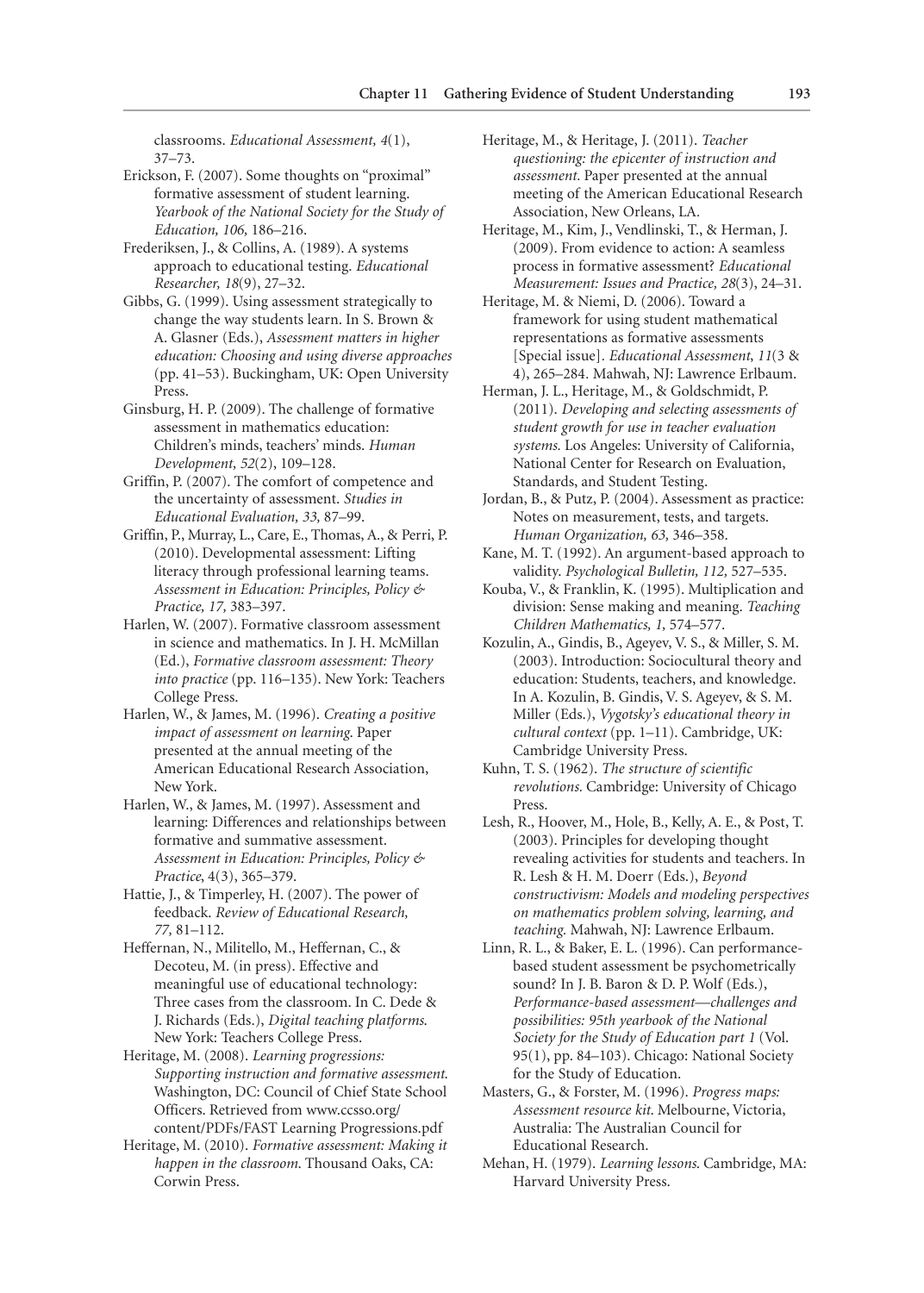Messick, S. (1989). Validity. In R. L. Linn (Ed.), *Educational measurement* (3rd ed., pp. 13–103). New York: American Council on Education and Macmillan.

Messick, S. (1994). The interplay of evidence and consequences in the validation of performance assessments. *Educational Researcher, 23*(2), 13–23.

Newman, L. S. (1990). International and unintentional memory in young children: Remembering vs. playing. *Journal of Experimental Child Psychology, 50,* 243–258.

Nystrand, M., & Gamoran, A. (1991). Instructional discourse, student engagement, and literature achievement. *Research in the Teaching of English, 25,* 261–290.

Paris, S. G., & Winograd, P. W. (1990). How metacognition can promote academic learning and instruction. In B. J. Jones & L. Idol (Eds.), *Dimensions of thinking and cognitive instruction*  (pp. 15–51). Hillsdale, NJ: Lawrence Erlbaum.

Pellegrino, J. W., & Glaser, R. (1982). Analyzing aptitudes for learning: Inductive reasoning. In R. Glaser (Ed.), *Advances in instructional psychology* (Vol. 2, pp. 269–345). Hillsdale, NJ: Lawrence Erlbaum.

Phelan, R. (2003). *Assessment, curriculum, and instruction: Overview of the standards movement*. Retrieved from www.sonoma.edu/users/p/ phelan/423/standards.html

Ploegh, K., Tillema, H., & Segers, M. R. S. (2009). In search of quality criteria in peer assessment practices. *Studies in Educational Evaluation, 35,* 102–109.

Poppers, A. E. (2011). Identifying craft moves: Close observation of elementary students writing. In P. Noyce & D. T. Hickey (Eds.), *New frontiers in formative assessment* (pp. 89–107). Cambridge, MA: Harvard Education Press.

Ramaprasad, A. (1983). On the definition of feedback. *Behavioral Science, 28*(1), 4–13.

Riley, J. (2009, June). *Developing learning progressions.* Paper presented at the Council of Chief State School Officers National Conference on Student Assessment, Detroit, MI.

Rowe, M. B. (1974). Wait time and rewards as instructional variables, their influence in language, logic, and fate control: Part II, rewards. *Journal of Research in Science Teaching, 11,* 291–308.

Ruiz-Primo, M. A. (2011). Informal formative assessment: The role of instructional dialogues in assessing students for science learning. Special issue in assessment *for* learning, *Studies of Educational Evaluation, 37*(1), 15–24.

Ruiz-Primo, M. A., & Furtak, E. M. (2004, April). *Informal assessment of students' understanding of scientific inquiry*. Paper presented at the annual

meeting of the American Educational Research Association, San Diego, CA.

Ruiz-Primo, M. A., & Furtak, E. M. (2006). Informal formative assessment and scientific inquiry: Exploring teachers' practices and student learning. *Educational Assessment, 11* (3 & 4), 237–263.

Ruiz-Primo, M. A., & Furtak, E. M. (2007). Exploring teachers' informal formative assessment practices and students' understanding in the context of scientific inquiry. *Journal of Educational Research in Science Teaching, 44*(1), 57–84.

Sadler, D. R. (1989). Formative assessment and the design of instructional strategies. *Instructional Science, 18,* 119–144.

Schunk, D. H. (1981). Modeling and attributional effects on children's achievement: A self-efficacy analysis. *Journal of Educational Psychology, 73,*  93–105.

Schunk, D. H. (1984). Self-efficacy perspective on achievement behavior. *Educational Psychologist, 19,* 48–58.

Shavelson, R. J., Young, D. B., Ayala, C. C., Brandon, P. R., Furtak, E. M., Ruiz-Primo, M. A. et al. (2008). On the impact of curriculumembedded formative assessment on learning: A collaboration between curriculum and assessment developers. *Applied Measurement in Education, 21*(4), 295–314.

Shepard, L. A. (2001). The role of classroom assessment in teaching and learning. In V. Richardson (Ed.), *Handbook of research on teaching* (4th ed., pp. 1066–1101). Washington, DC: American Educational Research Association.

Sinclair, J. M., & Coulthard, R. M. (1975). *Towards an analysis of discourse: The English used by teachers and pupils*. London: Oxford University Press.

Smith, C., Wiser, M., Anderson, C., & Krajcik, J. (2006). Implications of research on children's learning for standards and assessment: A proposed learning progression for matter and atomic-molecular theory. *Measurement, 14*, 1–98.

Smith, J. (2003). Reconsidering reliability in classroom assessment and grading. *Educational Measurement: Issues and Practice, 22*(4), 26–33.

Songer, N. B., Kelcey, B., & Gotwals, A. W. (2009). How and when does complex reasoning occur? Empirically driven development of a learning progression focused on complex reasoning about biodiversity. *Journal for Research in Science Teaching, 46,* 610–631.

Stobart, G. (2006). The validity of formative assessment. In J. Gardner (Ed.), *Assessment and learning* (pp. 133–146). Thousand Oaks, CA: Sage.